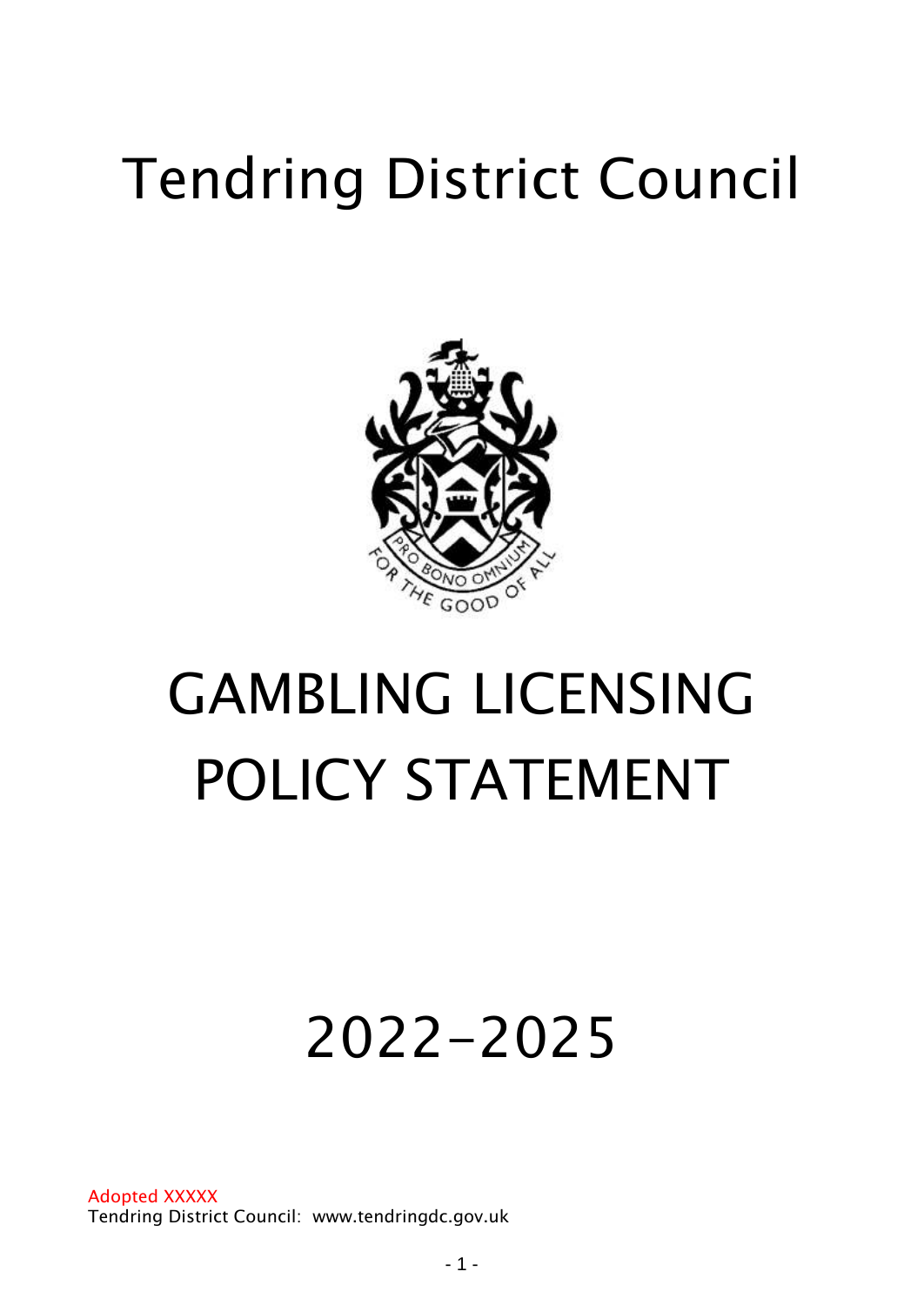# **FOREWORD**

Welcome to the latest review of the Council's Licensing Police for Gambling. The policy sets out how the Council will regulate gambling activities within the District.

Whilst for the majority of the general public gambling is an enjoyable and often social experience, it is for some individuals a largely hidden addiction which taken to excess has an adverse impact on their finances, health, wellbeing and relationships.

The wellbeing of our residents is a key priority for the Council and the Gambling Policy has a role to play in supporting this priority through its control of gambling premises.

We hope that the new revised policy is clear and easily understood and will be of significant use to the Council, its partners and operators when considering gambling matters.

> Councillor Colin Winfield Chairman, Licensing and Registration Committee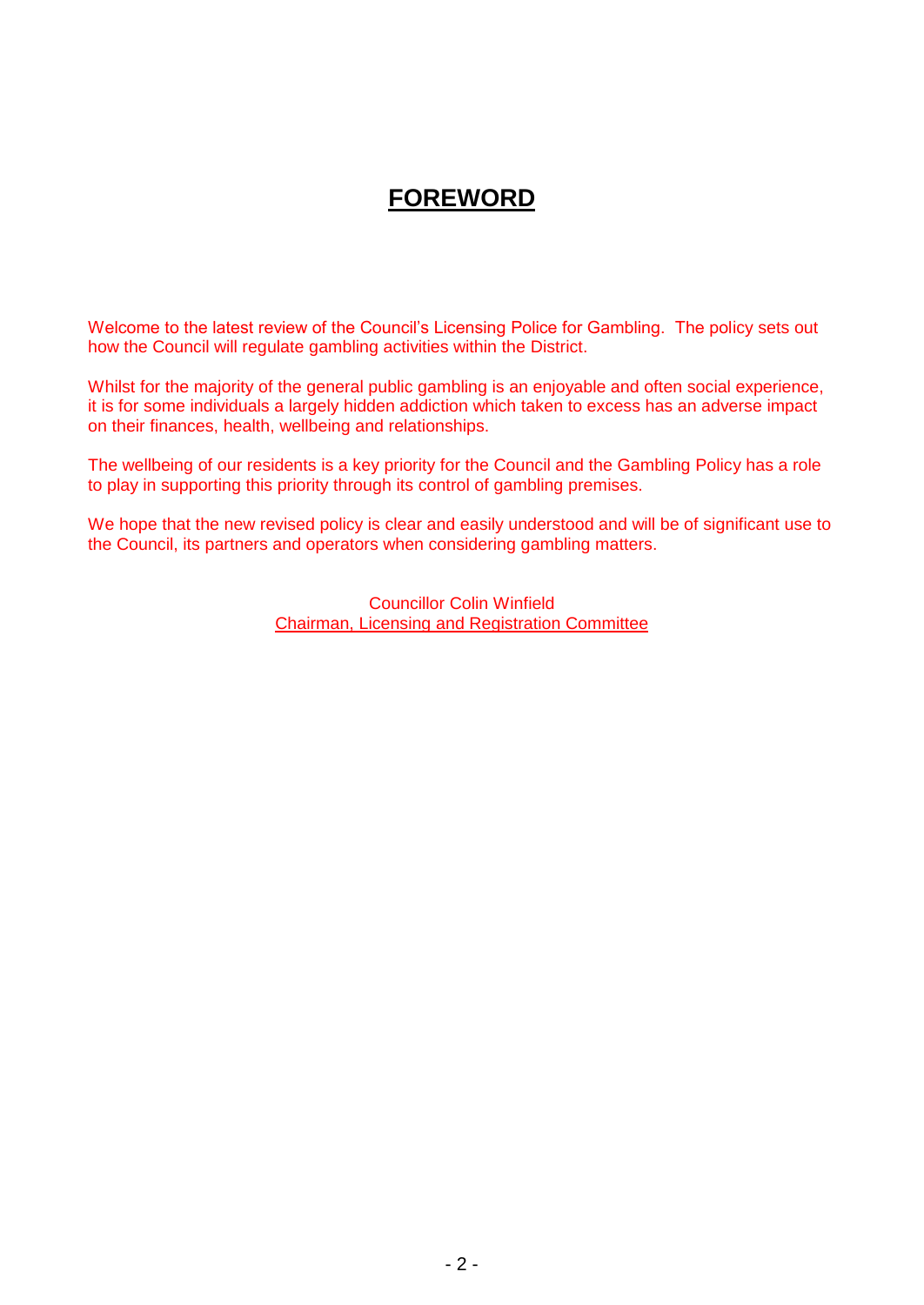### **TENDRING DISTRICT COUNCIL GAMBLING LICENSING POLICY STATEMENT**

| <b>Section</b>         | <b>Contents</b>                                                           | Page No*       |  |  |
|------------------------|---------------------------------------------------------------------------|----------------|--|--|
|                        |                                                                           |                |  |  |
| <b>PARTA</b>           |                                                                           |                |  |  |
| 1.0                    | Introduction                                                              | 4              |  |  |
| 2.0                    | <b>The Licensing Objectives</b>                                           | 4              |  |  |
| 3.0                    | <b>Description of the District</b>                                        | 5              |  |  |
| 4.0                    | Responsibilities under the Act                                            | $\overline{5}$ |  |  |
| 5.0                    | <b>Statement of Licensing Policy</b>                                      | $\overline{7}$ |  |  |
| 6.0                    | <b>Consultation</b>                                                       | $\overline{7}$ |  |  |
| 7.0                    | <b>Approval of Policy</b>                                                 | $\overline{7}$ |  |  |
| 8.0                    | <b>Declaration</b>                                                        | 8              |  |  |
| 9.0                    | <b>Responsible Authorities</b>                                            | 8              |  |  |
| 10.0                   | <b>Interested Parties</b>                                                 | $\overline{8}$ |  |  |
| 11.0                   | <b>Exchange of Information</b>                                            | 9              |  |  |
| 12.0                   | <b>Public Register</b>                                                    | 10             |  |  |
| 13.0                   | <b>Compliance and Enforcement</b>                                         | 10             |  |  |
|                        |                                                                           |                |  |  |
|                        | <b>PART B - PREMISES LICENCES</b>                                         |                |  |  |
| 14.0                   | <b>Delegation of Powers</b>                                               | 12             |  |  |
| 15.0                   | <b>General Principles</b>                                                 | 12             |  |  |
| 18.0                   | <b>Provisional Statements</b>                                             | 16             |  |  |
| 19.0                   | <b>Representations and Reviews</b>                                        | 16             |  |  |
| 20.0                   | <b>Adult Gaming Centres</b>                                               | 17             |  |  |
| 21.0                   | (Licensed) Family Entertainment Centres                                   | 17             |  |  |
| 22.0                   | <b>Casinos</b>                                                            | 17             |  |  |
| 23.0                   | <b>Bingo Premises</b>                                                     | 17             |  |  |
| 24.0                   | <b>Betting Premises</b>                                                   | 17             |  |  |
| 25.0                   | <b>Tracks</b>                                                             | 18             |  |  |
| 26.0                   | <b>Travelling Fairs</b>                                                   | 18             |  |  |
|                        |                                                                           |                |  |  |
|                        | <b>PART C - PERMITS/TEMPORARY OR OCCASIONAL USE NOTICES/REGISTRATIONS</b> |                |  |  |
| 27.0                   | General                                                                   | 19             |  |  |
| 28.0                   | <b>Unlicensed Family Entertainment Centre Gaming Permits</b>              | 19             |  |  |
| 29.0                   | (Alcohol) Licensed Premises Gaming Machine Permits                        | 19             |  |  |
| 30.0                   | <b>Prize Gaming Permits</b>                                               | 20             |  |  |
| 31.0                   | <b>Club Gaming and Club Machine Permits</b>                               | 20             |  |  |
| 32.0                   | <b>Temporary Use Notices</b>                                              | 21             |  |  |
| 33.0                   | <b>Occasional Use Notices</b>                                             | 21             |  |  |
| 34.0                   | <b>Small Society Lotteries</b>                                            | 21             |  |  |
| 36.0                   | <b>Useful Contacts from Gambling Commission Website</b><br>22             |                |  |  |
|                        |                                                                           |                |  |  |
| <b>ANNEX DOCUMENTS</b> |                                                                           |                |  |  |
|                        | Annex A - List of Consultees                                              | <u>23</u>      |  |  |
|                        | Annex B - Responsible Authorities                                         | 24             |  |  |
|                        | <b>Annex C - Definitions</b>                                              | 26             |  |  |
|                        | Annex D - Summary of Machine Provisions by Premises                       | 32             |  |  |
|                        | Annex E - Table of Delegations of Licensing Functions                     | 34             |  |  |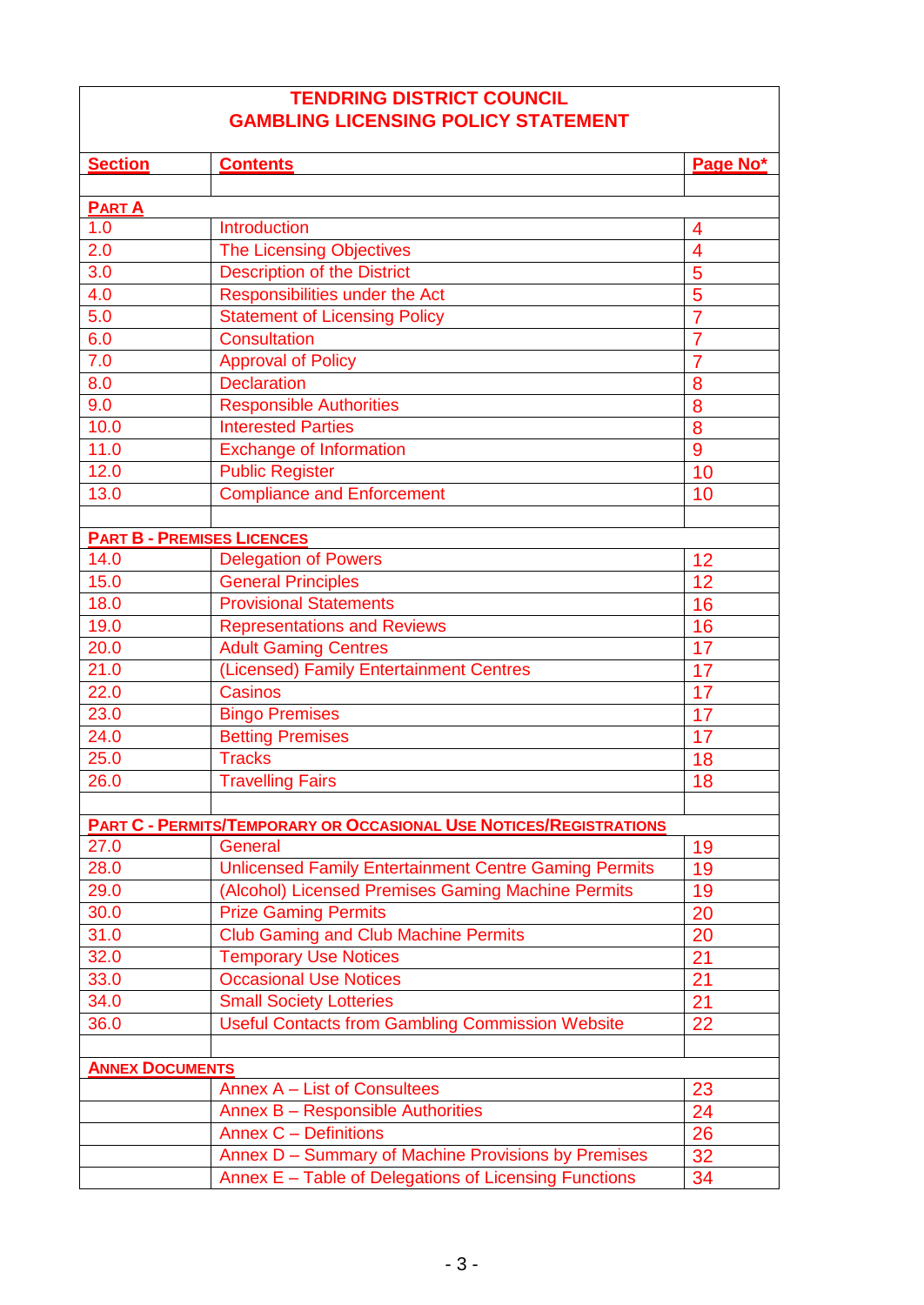# **PART A**

#### **1.0 INTRODUCTION**

- **1.1** This Statement of Licensing Policy sets out the principles that Tendring District Council, as the Licensing Authority under the Act (referred to in this document as 'the Act'), proposes to apply in discharging its functions to license premises for gambling under the Act as well as:
	- designating the body responsible for advising the Authority on the protection of children from harm;
	- **•** determining whether or not a person is an "Interested Party";
	- exchanging information with the Gambling Commission and others; and
	- inspecting premises and instituting proceedings for offences under the Act.

#### **2.0 THE LICENSING OBJECTIVES**

- **2.1** In exercising most of its functions under the Act, Licensing Authorities must have regard to the Licensing Objectives as set out in Section 1 of the Act. The Licensing Objectives are:-
	- Preventing gambling from being a source of crime or disorder, being associated with crime or disorder or being used to support crime;
	- Ensuring that gambling is conducted in a fair and open way; and
	- Protecting children and other vulnerable persons from being harmed or exploited by gambling.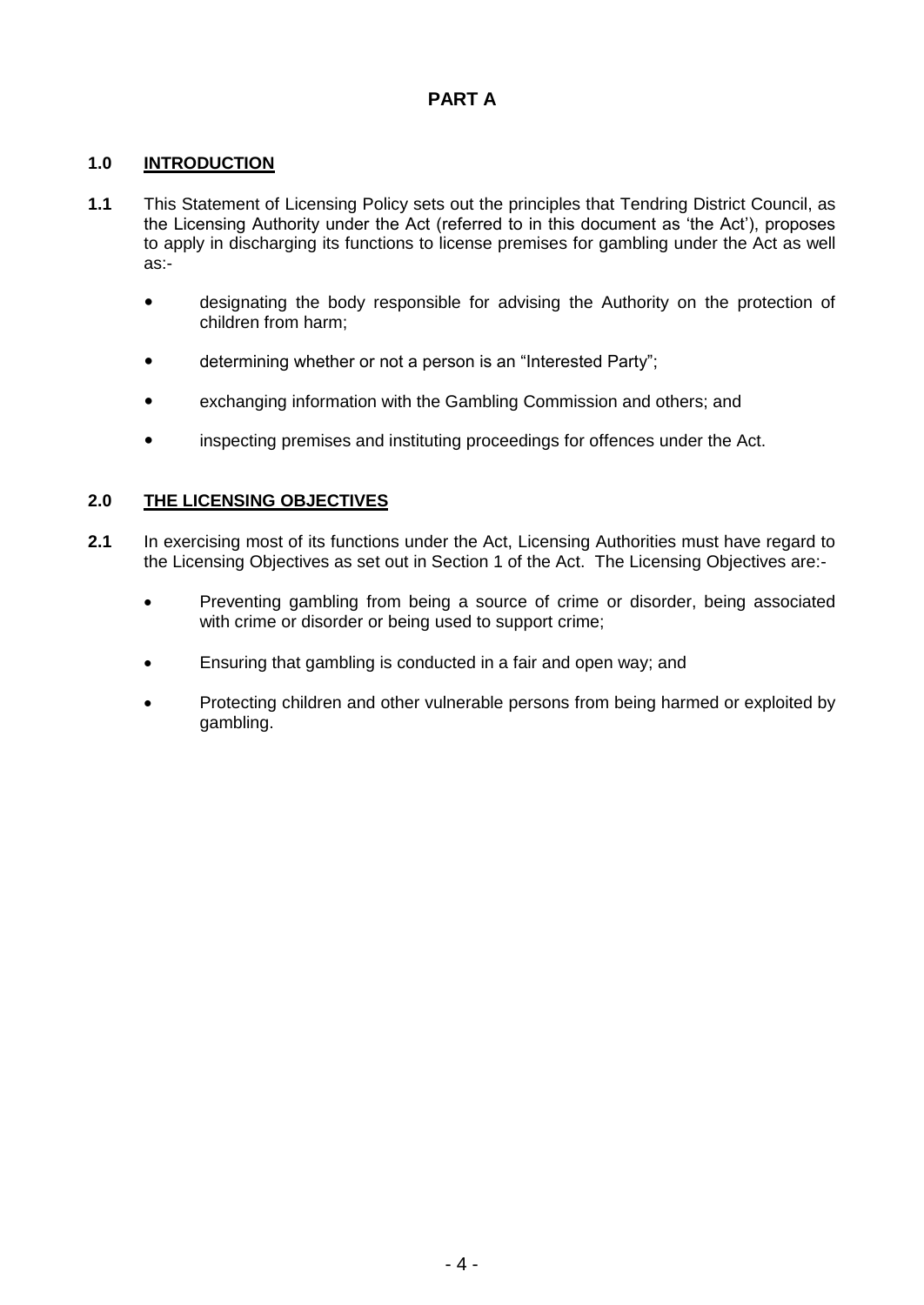#### **3.0 DESCRIPTION OF THE DISTRICT**

**3.1** The Tendring District Council is situated in the County of Essex, which comprises twelve District and Borough Councils and two Unitary Authorities.



The District forms a rural peninsular bounded by the Stour estuary to the North, the Colne estuary to the South and the North Sea to the East. As at 2016 the population stood at an estimated 143,400 who live in well-established towns, the largest of which is Clacton on Sea. However, many residents occupy the rural hinterland in the District's many thriving villages and hamlets.

Tendring is well known for having one of the longest coastlines and the sunniest, driest weather of any District in the country. Tourism thrives in the District with many former visitors choosing to settle here and with tourism being a main source of income for the District.

The District benefits from a good rail and road infrastructure and is within easy reach of London Stansted Airport. The District boasts no fewer than fourteen railway stations, with London Liverpool Street being just one hour away from the mainline station at Manningtree. There are also excellent links to the continent via Harwich International Port and further port expansion in the Bathside area of Harwich has been approved which will lead to increased employment opportunities for the District.

#### **4.0 RESPONSIBILITIES UNDER THE ACT**

**4.1** When the Gambling Act 2005 (the Act) came into force in late 2007, it brought in a new, comprehensive system for gambling regulation in Great Britain. For the first time, the vast majority of commercial gambling was brought together in a single regulatory framework. The Act established a dedicated regulator, at a national level, in the form of the Gambling Commission (the Commission). But it also recognised the potential local impact and importance of regulating gambling as a result of which it created many local regulators, whose job it is to manage gambling locally, and in line with local circumstances. Those local regulators are the 368 licensing authorities of England, Wales and Scotland and in doing this the Act established a strong element of local decision-making and accountability in gambling regulation.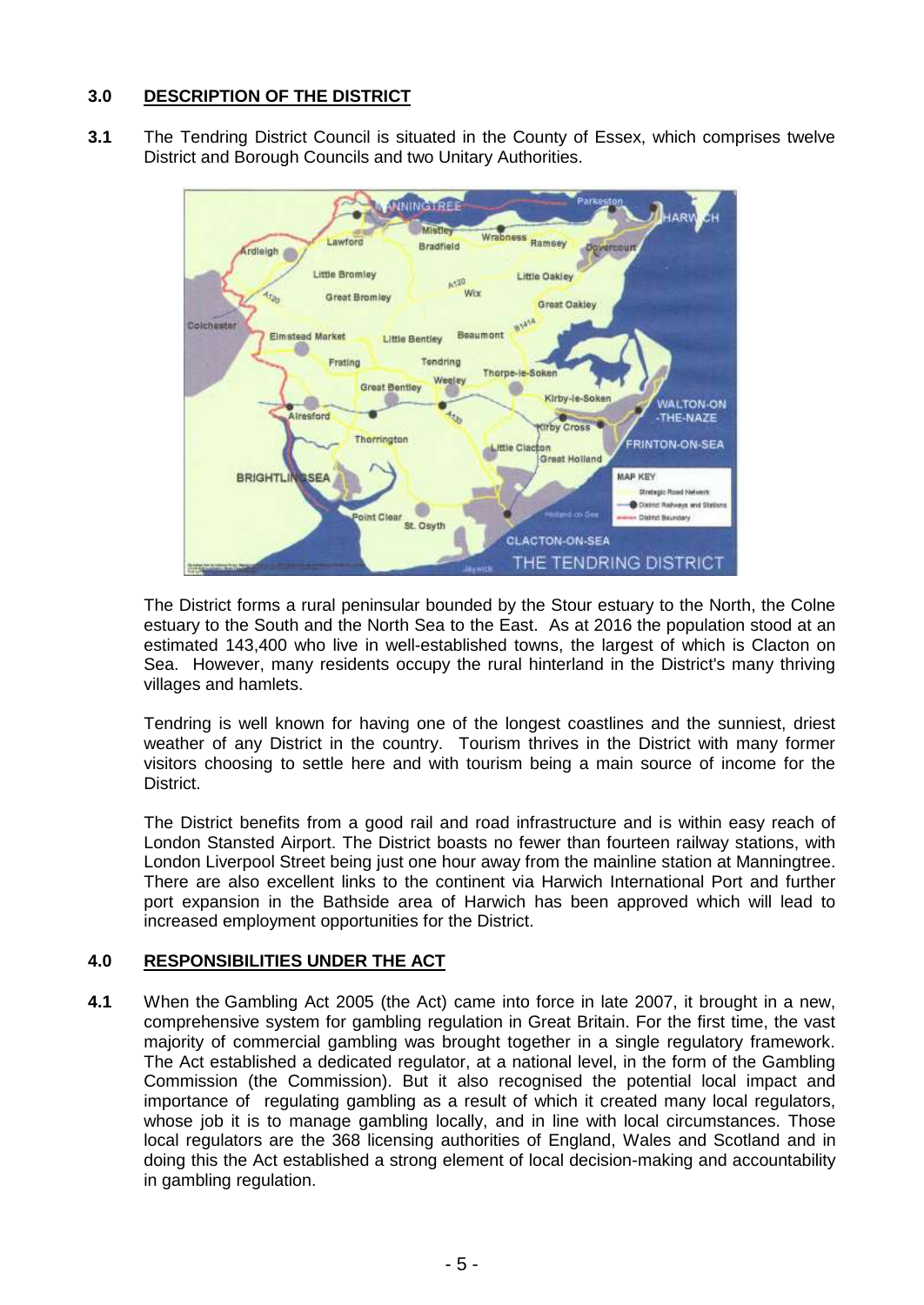- **4.2** The Act gives local regulators discretion to manage local gambling provision, including discretion as to the level of fees set to cover the cost of administering the local system of regulation within limits set by The Department for Digital Culture Media and Sport (DCMS) in England and Wale[s1.](https://www.gamblingcommission.gov.uk/manual/guidance-to-licensing-authorities/part-1-general-guidance-on-the-role-and-responsibilities-of-licensing#ref-1) It also sets out some boundaries to that discretion, consistent with the recognition of gambling as a mainstream leisure activity.
- **4.3** The Act also provides scope for the Commission to act to set an overall direction at national level, while leaving licensing authorities in the lead locally, with appropriate support from the Commission. This Guidance, to which licensing authorities must have regard, is an important part of those arrangements
- **4.4** The Gambling Commission is responsible for issuing Operating and Personal Licences to persons and organisations who:
	- operate a casino;
	- provide facilities for playing bingo or for pool betting;
	- provide betting or act as intermediaries for betting;
	- make gaming machines available for use in Adult Gaming Centres and Family Entertainment Centres;
	- manufacture, supply, install, adapt, maintain or repair gaming machines;
	- manufacture, supply, install or adapt gambling machine software; or
	- promote a lottery.
- **4.5** The Licensing Authority is responsible for licensing premises in which gambling takes place and covers. All types of gambling, other than spread betting and the National Lottery. It is also responsible for issuing permits for premises with gaming machines and for receiving notices from operators wishing to use unlicensed premises for gambling on a temporary basis. It is also responsible for the registration of certain types of exempt Small Society Lotteries.
- **4.6** The Licensing Authority cannot become involved in the moral issues of gambling and must aim to permit the use of premises for gambling in so far as they think it is:-
	- in accordance with any relevant Code of Practice under Section 24 of the Act;
	- in accordance with any relevant Guidance issued by the Gambling Commission under Section 25;
	- reasonably consistent with the Licensing Objectives (subject to the above paragraphs, and
	- in accordance with the Licensing Authority's Statement of Licensing Policy.

Before the Licensing Authority can consider an application for a Premises Licence, an Operating and Personal Licence, or both, must have been obtained from the Gambling Commission.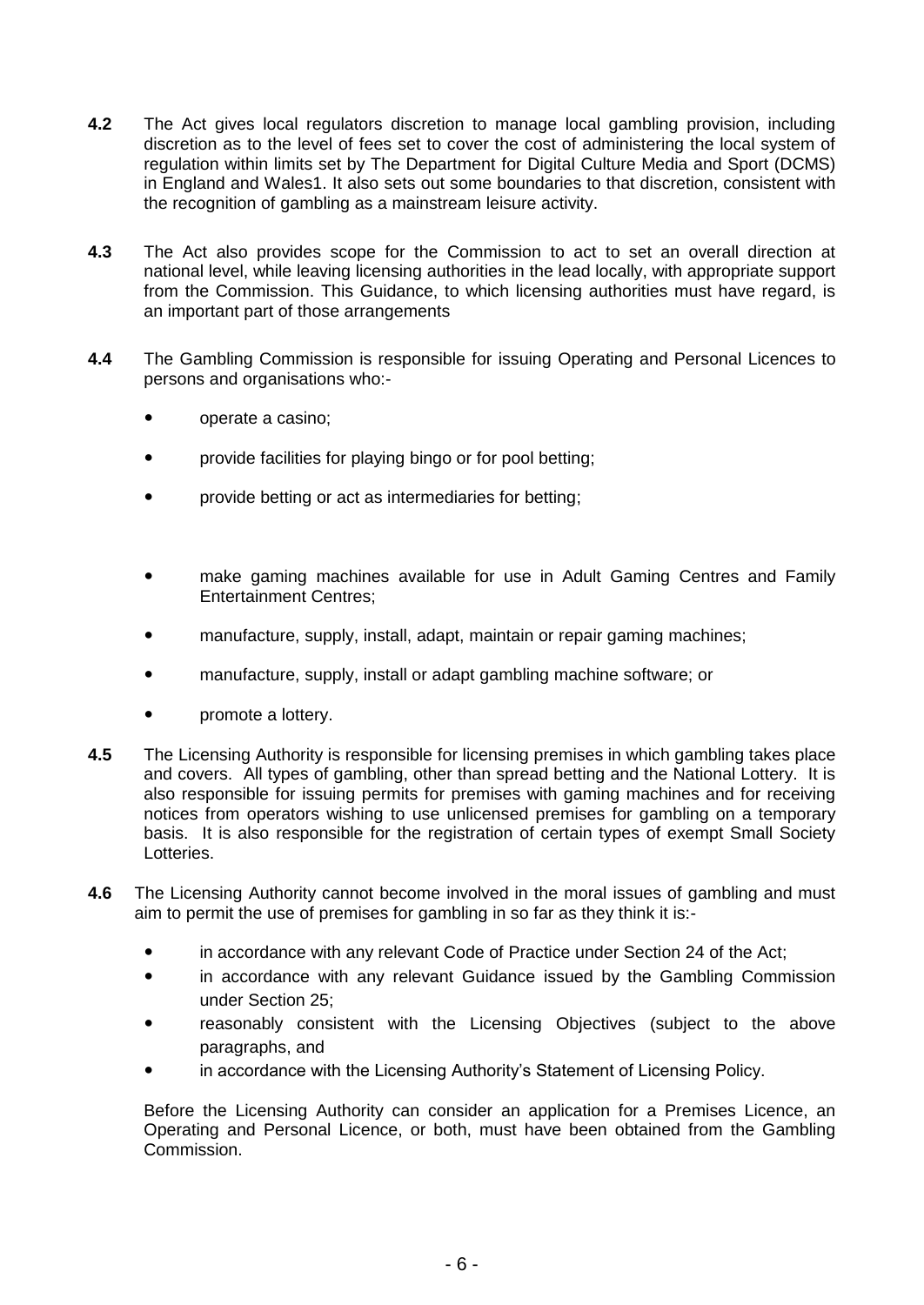#### **5.0 STATEMENT OF LICENSING POLICY**

- **5.1** The Licensing Authority is required by the Act to publish a Statement of Licensing Policy which contains the principles it proposes to apply when exercising its functions under the Act.
- **5.2** In this document this is referred to as 'the Policy'. This Policy must be reviewed and published every three years. The Policy must also be reviewed from 'time to time' and any proposed amendments and/or additions must be subject to fresh consultation. The 'new' Policy must then be published.
- **5.3** This Policy takes effect on 31 January 2022 and replaces the Policy previously in force.

#### **6.0 CONSULTATION**

- **6.1** In producing this Policy, the Licensing Authority consulted widely before finalising and publishing it. In addition to the statutory consultees (listed below), the Council chose to consult with additional local groups and individuals. A full list of all groups and persons consulted is provided at Annex 'A'.
- **6.2** The Act requires that the following parties are consulted by the Licensing Authority:-
	- The Chief Officer of Police for the Authority's area;
	- One or more persons who appear to the Authority to represent the interests of persons carrying on gambling businesses in the Authority's area; and
	- One or more persons who appear to the Authority to represent the interests of persons who are likely to be affected by the exercise of the Authority's functions under the Act.
- **6.3** The other groups and people consulted were:-
	- Organisations, including faith groups and voluntary organisations working with people who have gambling addictions, medical practices or primary care trusts and the Citizens' Advice Bureau;
	- Other tiers of local government;
	- Businesses who are, or will be, holders of Premises Licences;
	- Responsible Authorities under the Act.
- **6.4** The Licensing Authority's consultation took place between 19 October 2021 and 15 November 2021.

#### **7.0 APPROVAL OF POLICY**

- **7.1** This Policy was approved at a meeting of the full Council on [TBC] and was published via its website on 31 January 2022. Copies are available on request.
- **7.2** It should be noted that this Policy does not override the right of any person to make an application, to make representations about an application, or to apply for a review of a licence, as each case will be considered on its own merit and according to the requirements of the Act.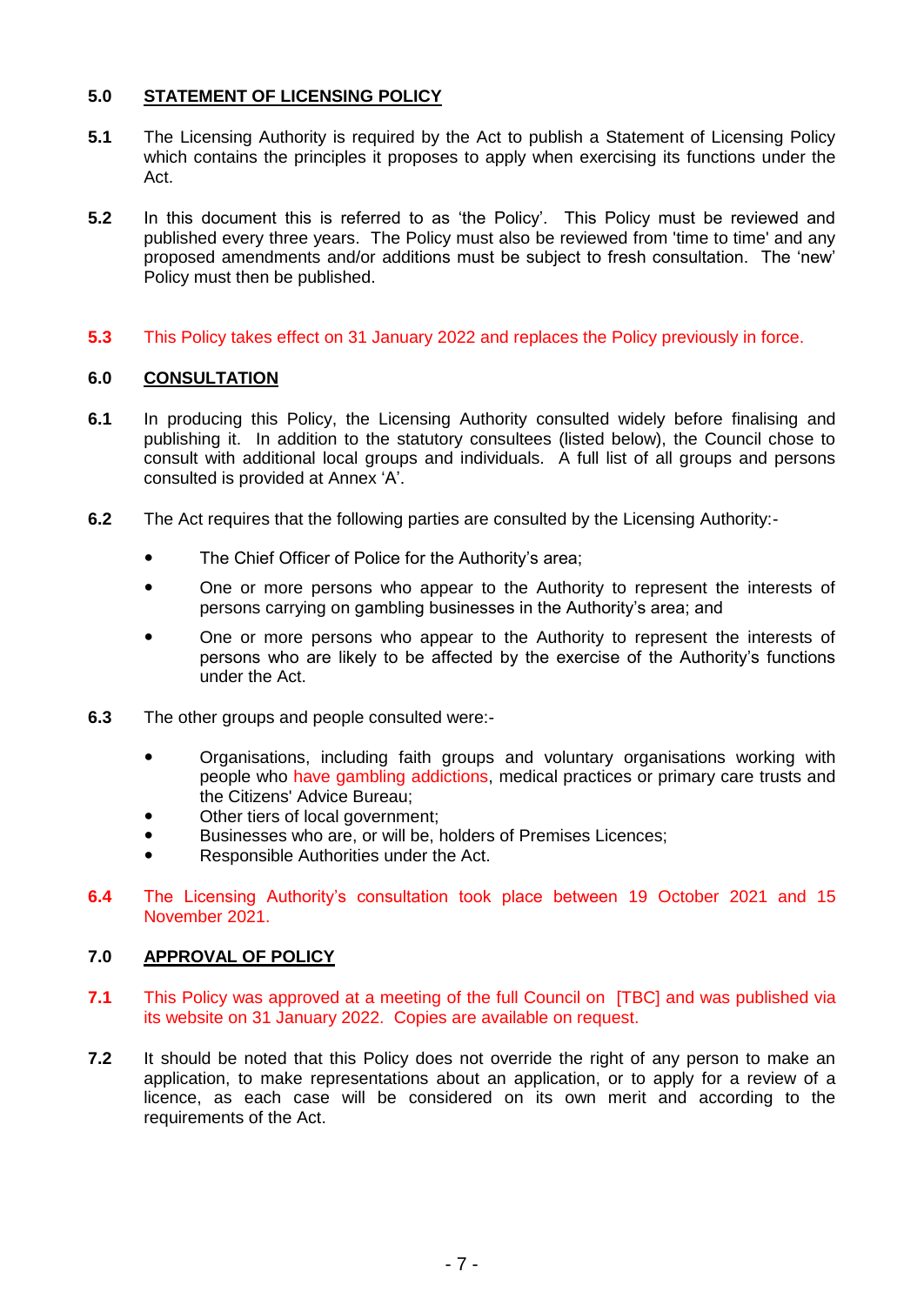#### **8.0 DECLARATION**

- **8.1** In this Policy the Licensing Authority declares that it has had regard to the Licensing Objectives, formal Guidance issued to Licensing Authorities and any responses from those consulted during the consultation process.
- **8.2** The Council recognises its diverse responsibilities under equality legislation and will monitor the impact of these statutory duties through its various corporate schemes such as the Race Equality Scheme and the Disability Equality Scheme.
- **8.3** Appendices have been attached to this Statement providing further information and guidance that is intended only to assist readers and should not be interpreted as legal advice or as constituent of the Licensing Authority's policy. Readers of this document are strongly advised to seek their own legal advice if they are unsure of the requirements of the Act, or the guidance or regulations issued under the Act.

#### **9.0 RESPONSIBLE AUTHORITIES**

- **9.1** A full list of the Responsible Authorities designated under the Act and their contact details are given in Annex 'B'. It should be noted that under the Act, the Licensing Authority is designated as a Responsible Authority.
- **9.2** The Licensing Authority is required to designate, in writing, a body that is competent to advise it about the protection of children from harm. In making this designation the following principles have been applied:
	- the competency of the body to advise the Licensing Authority;
	- the need for the body to be responsible for an area covering the whole of the Licensing Authority's area; and
	- the need for the body to be answerable to democratically elected persons rather than any particular interest group etc.
- **9.3** In accordance with the Gambling Commission's Guidance to Local Authorities, the Licensing Authority designates the Essex County Council Children's Safeguarding Service for this purpose.

#### **10.0 INTERESTED PARTIES**

**10.1** Interested Parties can make representations about licensing applications or apply for a review of an existing licence. An Interested Party is defined in the Act as follows:-

*'… a person is an interested party in relation to a premises licence or in relation to an application for or in respect of a premises if, in the opinion of the Licensing Authority which issues the licence or to which the application is made, the person:-*

- *a) lives sufficiently close to the premises to be likely to be affected by the authorised activities,*
- *b) has business interests that might be affected by the authorised activities,*
- *c) represents persons who satisfy paragraphs (a) or (b).'*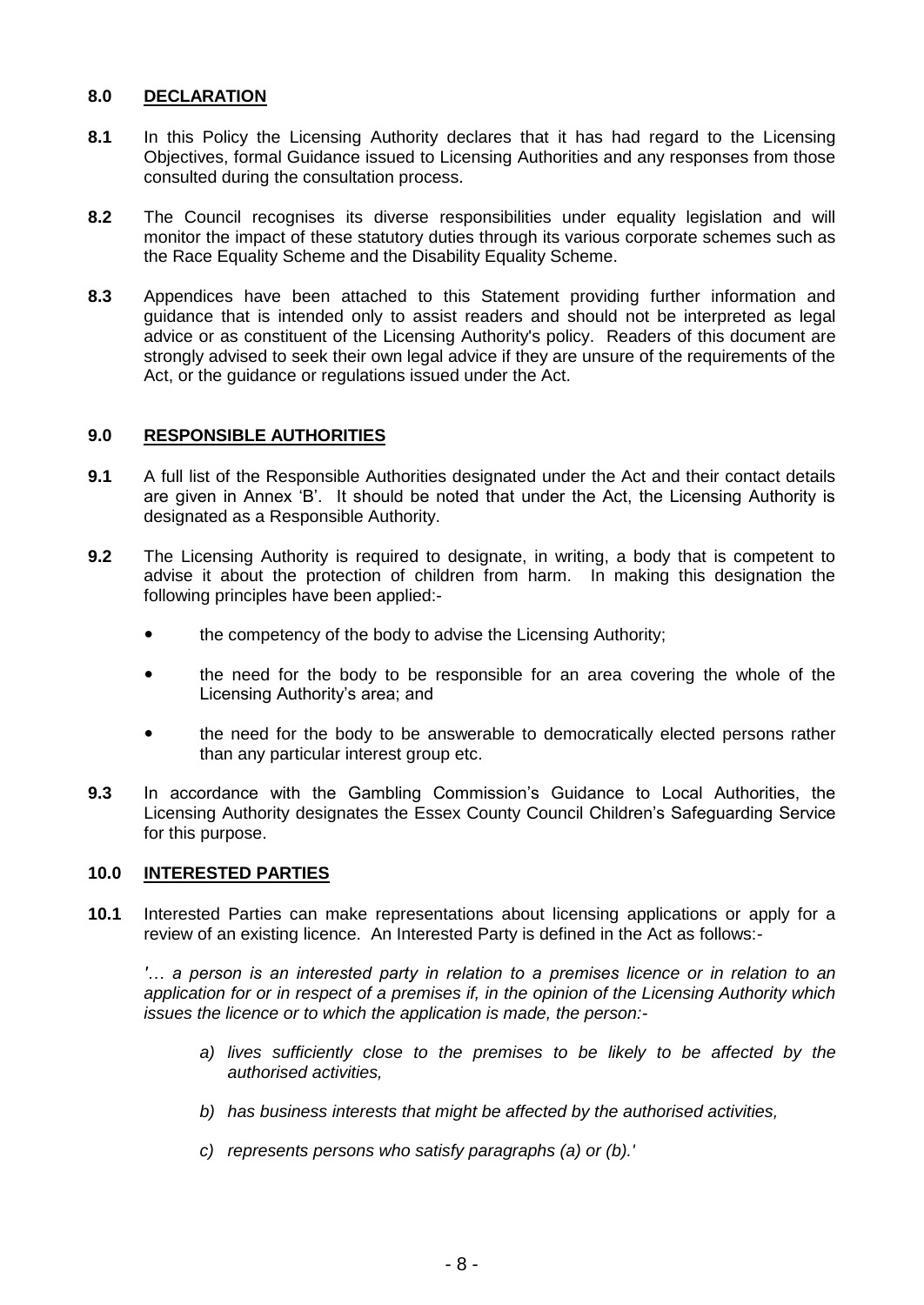- **10.2** Interested Parties can be persons who are democratically elected, such as District and Parish Councillors and Members of Parliament. No specific evidence of being asked to represent an interested person will be required as long as the Councillor/MP represents the Ward likely to be affected. Likewise, Parish Councils likely to be affected will be considered to be Interested Parties.
- **10.3** District Councillors who are members of the Licensing and Regulations Committee will not qualify to act in this way.
- **10.4** Other than persons mentioned in 10.2 and 10.3, the Licensing Authority will generally require some form of confirmation that a person is authorised to represent an interested party.
- **10.5** The Licensing Authority considers that the Trade Associations, Trade Unions and Residents' and Tenants' Associations qualify as "Interested Parties" where they can demonstrate that they represent persons in (a) or (b) above.
- **10.6** In determining if a person lives or has business interests sufficiently close to the premises that they are likely to be affected by the authorised activities, the Licensing Authority will consider the following factors:-
	- The size of the premises;
	- The nature of the premises;
	- The distance of the premises from the location of the person making the representation;
	- The potential impact of the premises (e.g. number of customers, routes likely to be taken by those visiting the establishment);
	- The circumstances of the complaint. This does not mean the personal characteristics of the complainant but the interest of the complainant, which may be relevant to the distance from the premises;
	- The catchment area of the premises (i.e. how far people travel to visit); and
	- Whether the person making the representation has business interests in that catchment area that might be affected.

The Licensing Authority will decide if a representation made in respect of an application is valid based on the following factors:

- It is not frivolous or vexatious.
- It raises issues that relate to Guidance issued by the Gambling Commission.
- It raises issues that relate to this policy.
- It relates to the Licensing Objectives.

#### **11.0 EXCHANGE OF INFORMATION**

- **11.1** In its exchange of information with parties listed in Schedule 6 of the Act, the Licensing Authority will have regard to:
	- the provisions of the Act, which include the provision that the Data Protection Act 1998 and the General Data Protection Regulations 2016 will not be contravened;
	- the guidance issued by the Gambling Commission;
	- Relevant Legislation and Regulations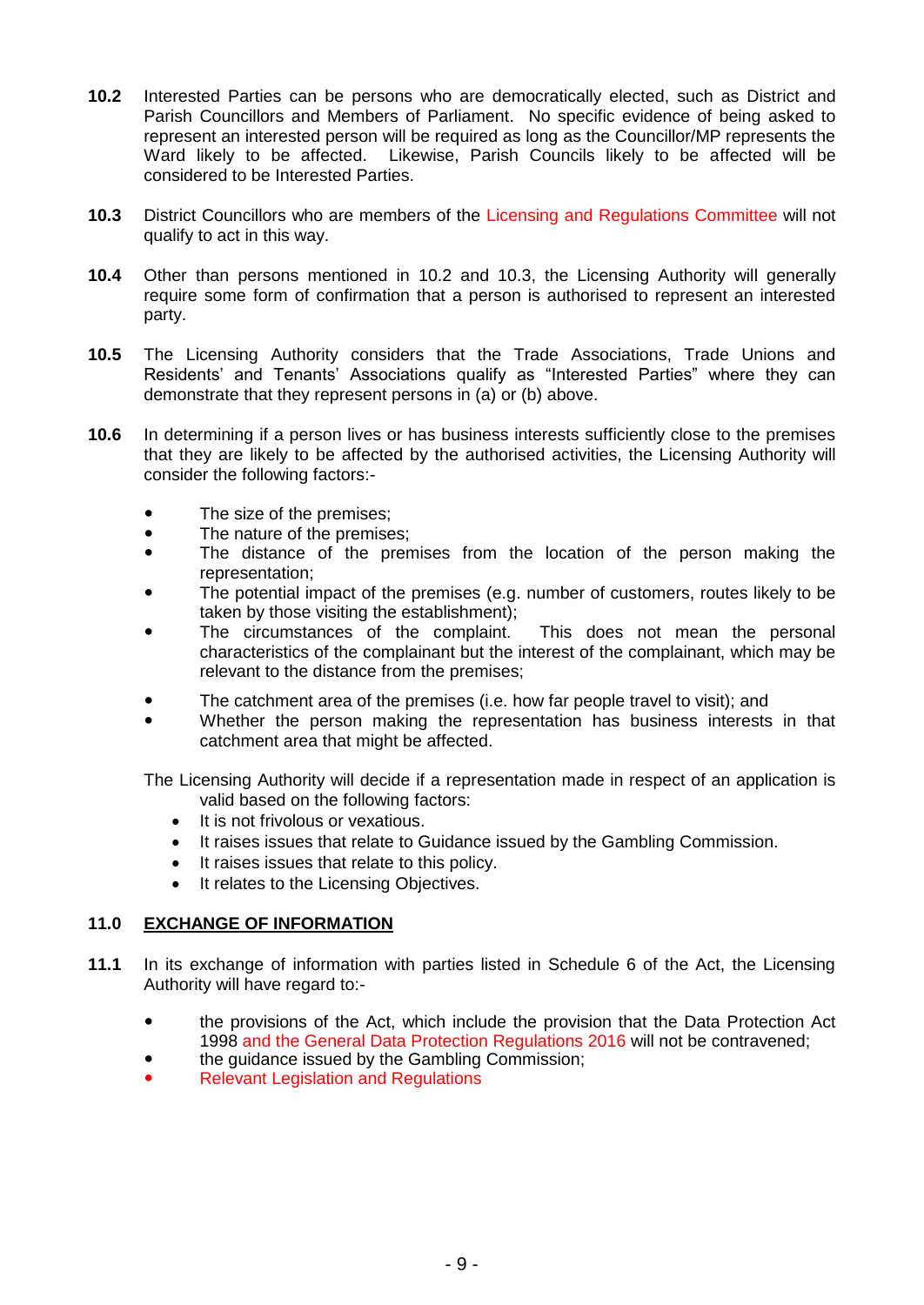- **11.2** In accordance with Section 350 of the Gambling Act 2005, the Licensing Authority may exchange information with the following statutory bodies or individuals:
	- A constable or police force
	- An enforcement officer
	- A licensing authority
	- Her Majesty's Revenue and Customs
	- The Gambling Appeal Tribunal
	- The Secretary of State
	- Scottish ministers
	- Any other person or body designated by the Secretary of State in accordance with the Act
- **11.3** The Licensing Authority may also exchange information provided by applicants with law enforcement agencies for purposes connected with the prevention and detection of crime, but we will only share any personal details for this purpose if required to do so by law.

#### **12.0 PUBLIC REGISTER**

**12.1** The Licensing Authority is required to keep a public register and share information in it with the Gambling Commission and others. Regulations will prescribe what information should be kept in the register. Copies of the register may be obtained on payment of a fee.

#### **13.0 COMPLIANCE AND ENFORCEMENT**

- **13.1** In exercising its functions with regard to the inspection of premises and to instituting criminal proceedings in respect of offences specified, the Licensing Authority will follow best practice. This requires that actions should be:
	- Proportionate Intervention will only be when necessary. Remedies should be appropriate to the risk posed and costs identified and minimised.
	- Accountable The Authority must be able to justify decisions and be subject to public scrutiny.
	- Consistent Rules and standards must be joined up and implemented fairly.
	- Transparent Enforcement should be open and regulations kept simple and user friendly.
	- Targeted Enforcement should be focused on the problems and minimise side effects.
- **13.2** The Licensing Authority will endeavour to avoid duplication with other regulatory regimes, so far as is possible, and adopt a risk based inspection programme.
- **13.3** The main enforcement and compliance role of the Licensing Authority in terms of the Act, will be to ensure compliance with the Premises Licence and other permissions which it authorises. The Gambling Commission will be the enforcement body for Operating and Personal Licences. It is also worth noting that concerns about the manufacturer, supply or repair of gaming machines will not be dealt with by the Licensing Authority but will be notified to the Gambling Commission.
- **13.4** The Licensing Authority will keep itself informed of developments as regard to the Department for Business, Energy & Industrial Strategy in its consideration of the regulatory functions of Local Authorities, and will have regard to best practice.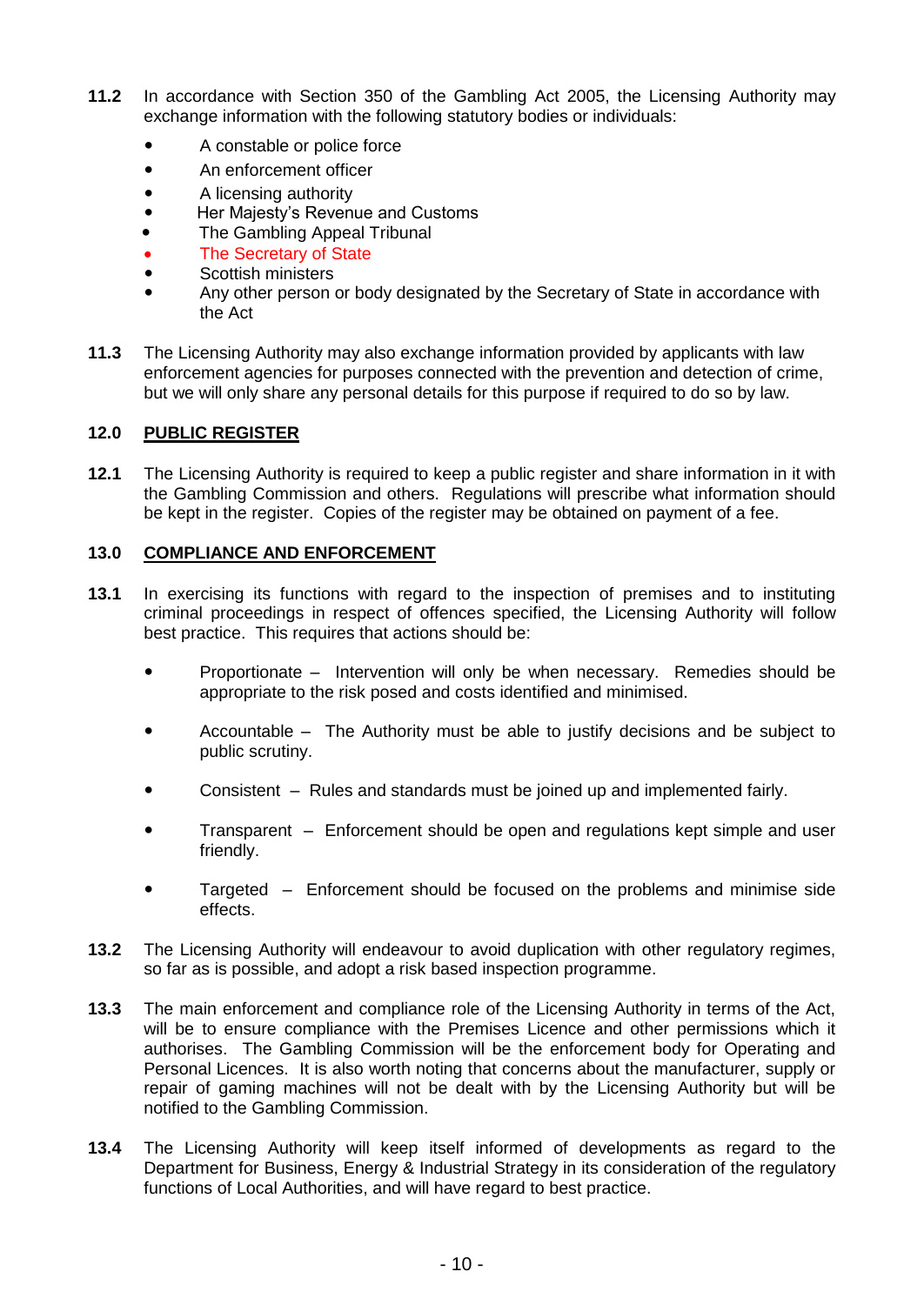- **13.5** Where appropriate, complaints will be investigated in accordance with the stepped approach outlined in the Regulatory Services Enforcement Policy. In the first instance we encourage complaints to be raised directly with the licensee or business concerned.
- **13.6** As part of its ongoing inspection regime, The Licensing Authority may carry out test purchasing to ascertain if a licensee has robust policies in place to prevent underage gambling. Licence holders will always be advised of the outcome of the test. The Licensing Authority expects to be advised of results where operators carry out their own test purchasing. Should the results show a failure then the Licensing Authority will, in the first instance, work with the operator to review and improve their policies and procedures.
- **13.7** Where there is a Primary Authority Scheme in place, the Licensing Authority will seek guidance from the Primary Authority before taking any enforcement action on matters covered by that scheme. At the time of the publication of this policy there were four Primary Authority arrangements with host local authorities:
	- Coral London Borough of Newham
	- Ladbrokes Milton Keynes
	- Paddy Power Reading
	- William Hill City of Westminster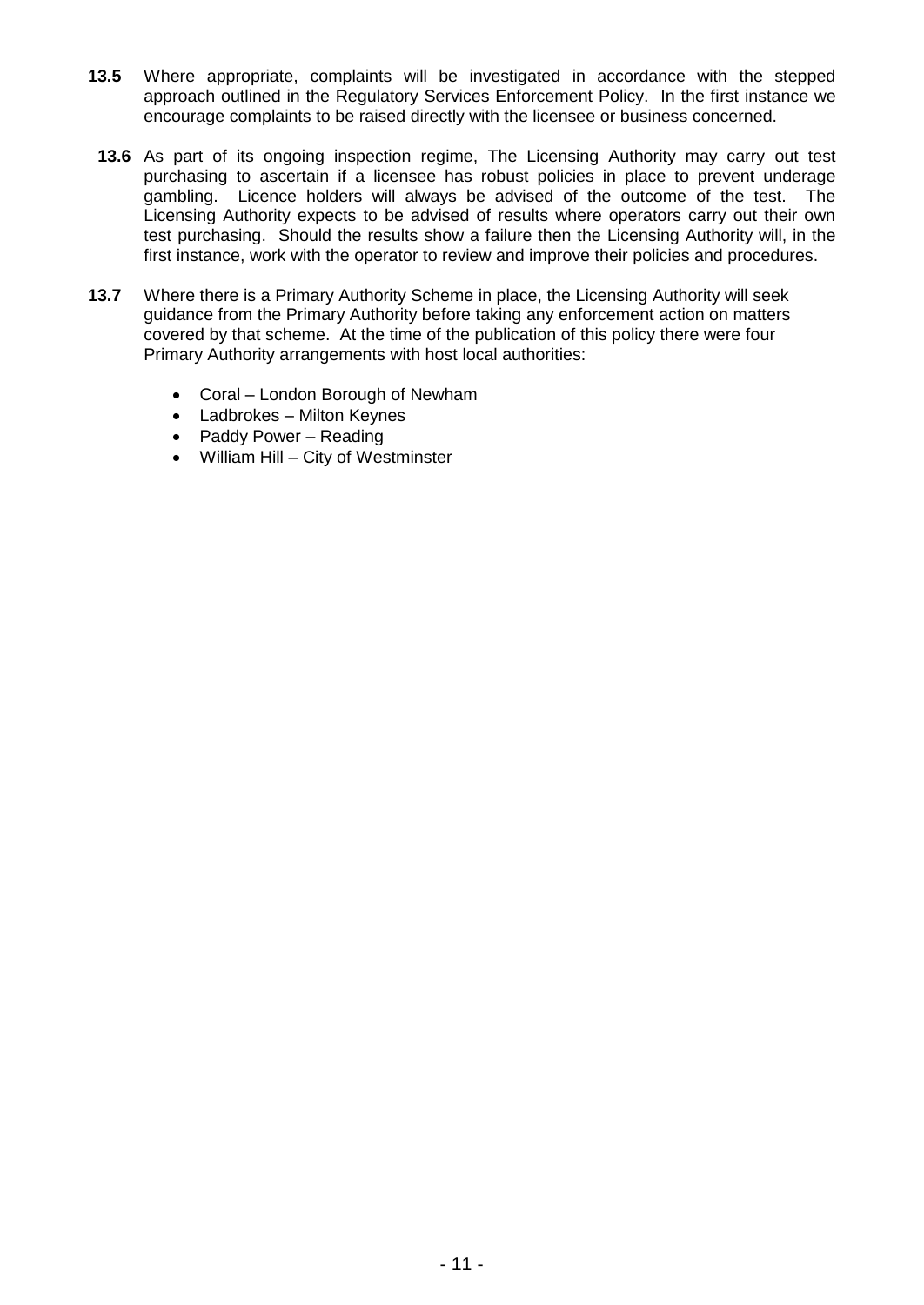#### **PART B PREMISES LICENCES**

#### **14.0 DELEGATION OF POWERS**

**14.1** The Licensing Authority has agreed a scheme of delegation for discharging its functions under the Act and this can be found in Annex 'E'.

#### **15.0 GENERAL PRINCIPLES**

- **15.1** Premises Licences will be subject to the permissions/restrictions set out in the Act as well as the specific mandatory and default conditions which will be detailed in regulations issued by the Secretary of State. Licensing Authorities are able to exclude default conditions and also attach others, where it is thought appropriate.
- **15.2** In accordance with section 150 of the Act, premises licences can authorise the provision of facilities on:
	- Casino premises
	- Bingo premises
	- Betting premises, including tracks and premises used by betting intermediaries
	- Adult Gaming Centre premises (for category B3, B4, C and D machines)
	- Family entertainment centre premises (for category C and D machines) (it is worthy of note that separate to this category, the Licensing Authority may issue a family entertainment centre gaming machine permit, which authorises the use of category D machines only).
- **15.3** Each case will be decided on its individual merits, and will depend upon the type of gambling that is proposed. Also taken into account will be how the applicant proposes that the Licensing Objective concerns can be overcome.
- **15.4** Licensing Authorities are required by the Act, in making decisions about Premises Licences, to permit the use of premises for gambling so far as it thinks fit:
	- in accordance with any relevant Code of Practice under Section 24 of the Act;
	- in accordance with any relevant guidance issued by the Gambling Commission under Section 25;
	- to be reasonably consistent with the Licensing Objectives; and
	- in accordance with the Licensing Authority's Statement of Licensing..

#### **15.5 Definition of Premises**

In the Act 'premises' is defined as including 'any place'. It is for the Licensing Authority (having due regard to the gambling Commission Guidance) to determine on the merits of each application whether different parts of a building can be regarded properly as separate premises.

The Licensing Authority will pay particular attention to applications where access to the licensed premises is through other premises (which themselves may be licenced or unlicensed).

#### **15.6 Demand**

Demand is a commercial consideration and is not an issue for the Licensing Authority.

#### **15.7 Location**

Location will only be a material consideration in the context of the Licensing Objectives.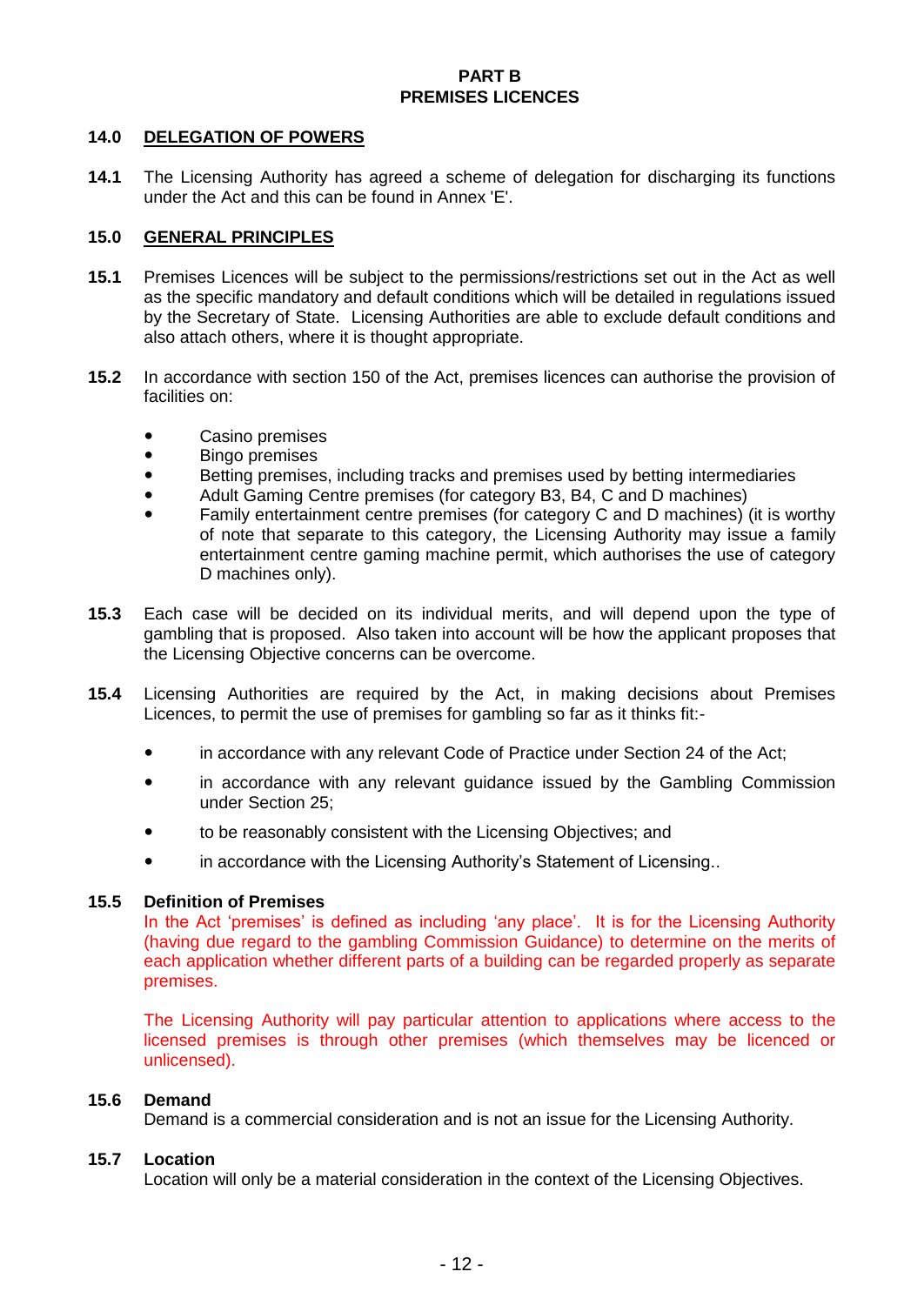- **15.8** The Act is clear that demand issues (e.g. the likely demand or need for gambling facilities in area) cannot be considered with regard to the location of premises but that considerations in terms of the licensing objectives can. The Licensing Authority expects the licence holder to carry out a risk assessment that should be reviewed if there is a significant change in local circumstances. The Licensing Authority will pay particular attention to the objectives of the protection of children and vulnerable persons from being harmed or exploited by gambling, as well as issues of crime and disorder.
- **15.9** In order for location to be considered, the Licensing Authority will need to be satisfied that there is sufficient evidence that the particular location of the premises would be harmful to the licensing objectives. From 06 April 2016, it is a requirement of the Gambling Commission's Licence Conditions and Codes of Practice (LCCP) under Section 10; that licensees assess the local risks to the licensing objectives posed by the provision of gambling facilities at their premises and have policies, procedures and control measures to mitigate those risks. In making risk assessments, licences must take into account relevant matters identified in this policy.
- **15.10** The LCCP also states that licences must review and update (as necessary) their local risk assessments:
	- a) to take account of significant changes in local circumstance, including those identified in this policy
	- b) when there are significant changes at a licensee's premises that may affect their mitigation of local risks
	- c) when applying for a variation of a premises licence
	- d) in any case, undertake a local risk assessment when applying for a new premises licence
- **15.11** The Licensing Authority expects the local risk assessment to consider as a minimum:
	- whether the premises is in an area of deprivation
	- whether the premises is in area subject to high levels of crime and disorder
	- the ethnic profile of residents in the area and how game rules, self-exclusion material are communicated to these groups
	- the demographics of the area in relation to vulnerable groups
	- the location of services for children such as schools, playgrounds, toy shops, leisure centres and other areas where children will gather
- **15.12** In every case the local risk assessment should show how vulnerable people, including people with gambling dependencies, are protected
- **15.13** Other matters that the assessment may include:
	- The training of staff in brief intervention when customers show signs of excessive gambling, the ability of staff to offer brief intervention and how the manning of the premises affects this
	- Details as to the location and coverage of working CCTV cameras and how the system will be monitored
	- The layout of the premises so that staff have an unobstructed view of persons using the premises
	- The number of staff that will be available on the premises at any one time. If at any time that number is one, confirm the supervisory and monitoring arrangements when that person is absent from the licensed area or distracted from supervising the premises an observing those persons using the premises
	- Arrangements for monitoring and dealing with under age persons and vulnerable persons, which may include dedicated and trained personnel, leaflets, posters, selfexclusion schemes, window displays and advertisements not to entice passers-by etc.
	- Where the application is for a betting premises licence, other than in respect of a track, the location and extent of any part of the premises which will be used to provide betting machines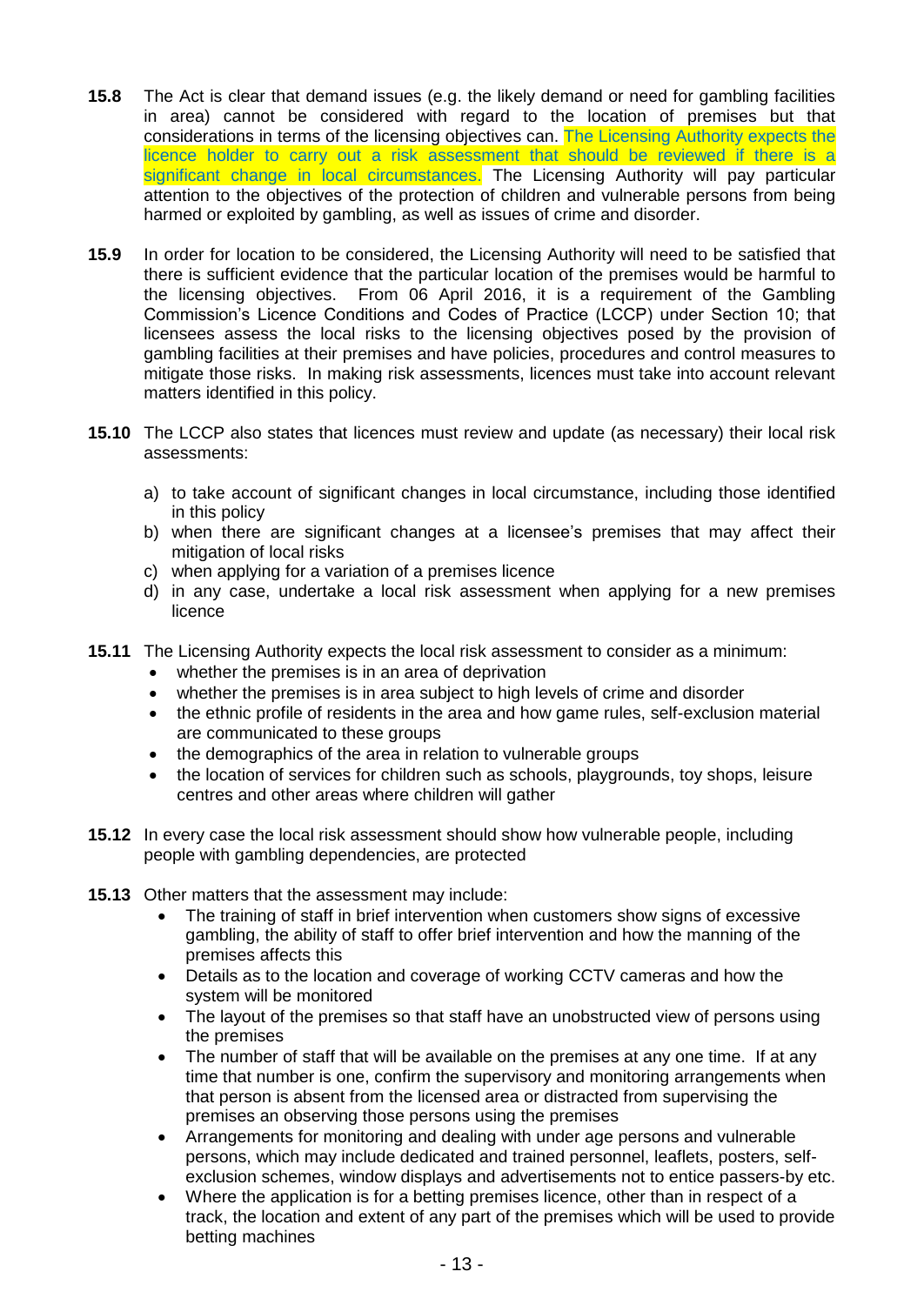• The provision of signage and documents relating to games rules, gambling care providers and other relevant information being provided in both English and the other prominent first language for that locality.

The Licensing Authority expects all licensed premises to make their local area risk assessment available on site for inspection on the request of an authorised officer.

- **15.14** Such information may be used to inform the decision the council makes about whether to grant a licence with special conditions or to refuse an application.
- **15.15** This policy does not preclude any application being made and each application will be decided on its merits, with the onus being upon the applicant to show how the concerns can be overcome.

#### **15.16 Licensing Objectives**

Premises Licences granted must be reasonably consistent with the Licensing Objectives. With regard to these Objectives, the following will be considered:-

 **Preventing gambling from being a source of crime or disorder, being associated with crime or disorder, or being used to support crime –** The Licensing Authority is aware that there is a distinction between disorder and nuisance and that the prevention of nuisance is not a Licensing Objective under the Act.

Whilst the Licensing Authority is aware that the Gambling Commission will be taking a leading role in preventing gambling from being a source of crime, it will pay attention to the proposed location of gambling premises in terms of this Licensing Objective.

Where an area has known high levels of organised crime, this Authority will consider carefully whether gambling premises are suitable to be located there and the need for conditions, such as the provision of Door Supervisors.

**Ensuring that gambling is conducted in a fair and open way –**

The Gambling Commission does not generally expect Licensing Authorities to be concerned with ensuring that gambling is conducted in a fair and open way. The Licensing Authority notes that in relation to the licensing of tracks, its role will be different from other premises in that track operators will not necessarily have an Operating Licence. In those circumstances, the Premises Licence may need to contain conditions to ensure that the environment in which betting takes place is suitable.

 **Protecting children and other vulnerable persons from being harmed or exploited by gambling –**

In practice, the Objective of protecting children from being harmed or exploited by gambling often means preventing them from taking part in, or being in close proximity to, gambling.

There is no definition of the term 'vulnerable person' in the Act, but this could include people who are gambling beyond their means and people who may not be able to make informed or balanced decisions about gambling due to a mental impairment, alcohol or drugs.

#### **15.17 Conditions**

The Authority is aware that the mandatory and default conditions imposed by the Gambling Commission will normally be sufficient to regulate gambling premises. In exceptional cases where there are specific risks or problems associated with a particular locality, specific premises or class of premises the Authority may consider attaching individual conditions related to the Licensing Objectives.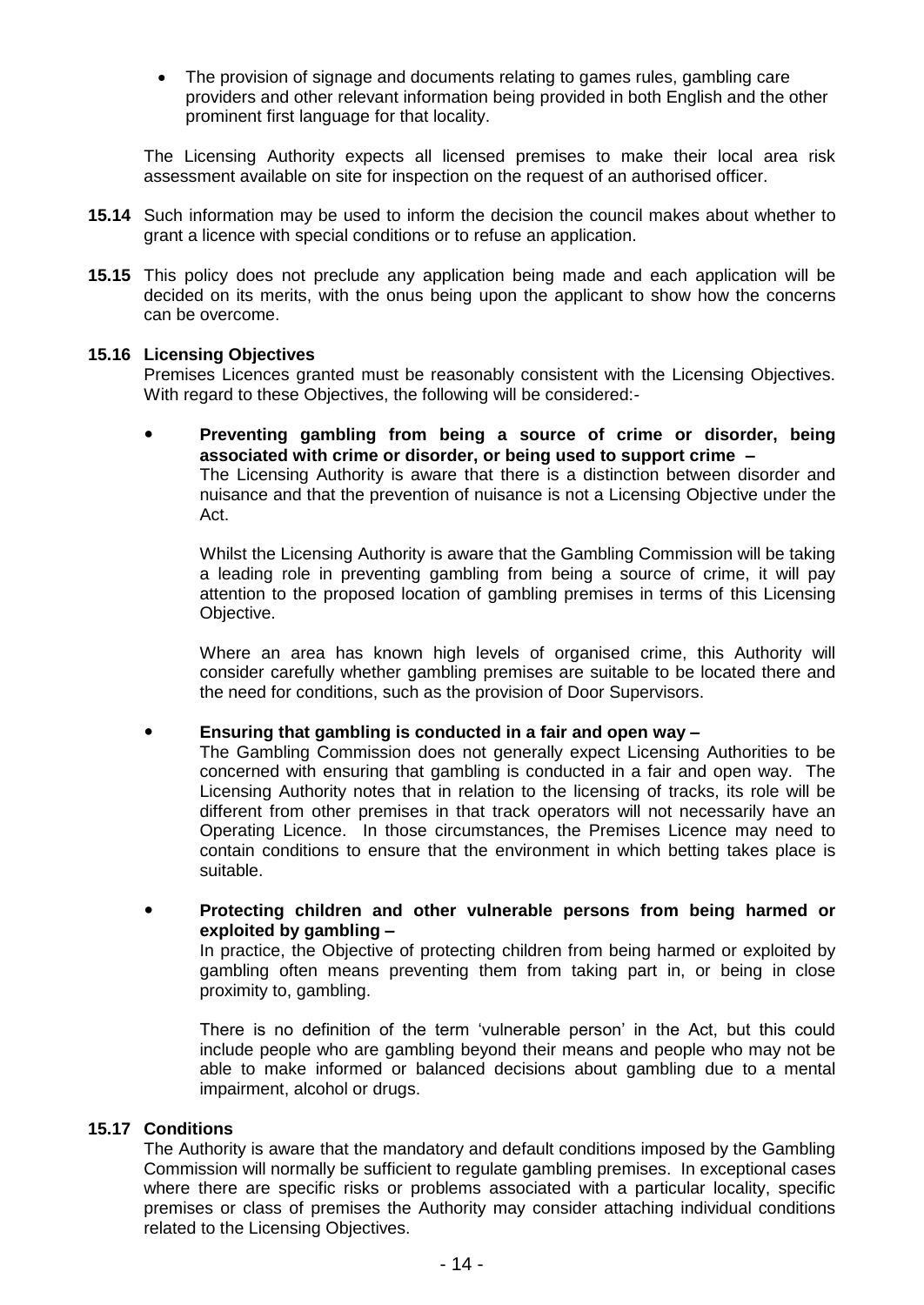Any conditions attached to Licences will be proportionate and will be:-

- relevant to the need to make the proposed premises suitable as a gambling facility;
- directly related to the premises and the type of licence applied for;
- fairly and reasonably related to the scale and type of premises; and
- reasonable in all other respects.

In addition, the Licensing Authority will examine how applicants propose to address the Licensing Objectives. In considering applications, the Licensing Authority will particularly take into account the following, if deemed appropriate:-

- Proof of age schemes
- CCTV
- Door Supervisors
- Supervision of entrances/machine areas;
- Physical separation of areas;
- Location of entry;
- Notices and signage;
- Specific opening hours; and
- With particular regard to vulnerable persons, measures such as the use of self- barring schemes, provision of information, leaflets, helpline numbers for organisations such as Gamcare.
- **15.18** Decisions upon individual conditions will be made on a case-by-case basis. Consideration will be given to using control measures, should there be a perceived need, such as the use of door supervisors, supervision of adult gaming machines, appropriate signage for adult only areas, etc. Applicants will also be expected to offer their own suggestions as to the way in which the Licensing Objectives can be effectively met.
- **15.19** It is noted that there are conditions which the Licensing Authority cannot attach to Premises Licences. These are:
	- any conditions on the Premises Licence which make it impossible to comply with an Operating Licence condition;
	- conditions relating to gaming machine categories, numbers, or method of operation;
	- conditions which provide that membership of a club or body be required (the Act specifically removes the membership requirement for casino and bingo clubs and this provision prevents it being reinstated);
	- conditions in relation to stakes, fees, and the winning of prizes.

#### **15.20 Door Supervisors**

The Licensing Authority may consider whether there is a need for door supervisors in terms of the Licensing Objectives of protecting of children and vulnerable persons from being harmed or exploited by gambling and also in terms of preventing premises becoming a source of crime. As the Act has amended the Security Industry Act 2001, door supervisors at casinos or bingo premises need not be licensed by the Security Industry Authority.

#### **16.0 Credit**

Credit facilities are prohibited from being provided in casinos and bingo licensed premises. Cash machines (ATM's) may be installed in such premises but the Licensing Authority may apply conditions as to where they are sited.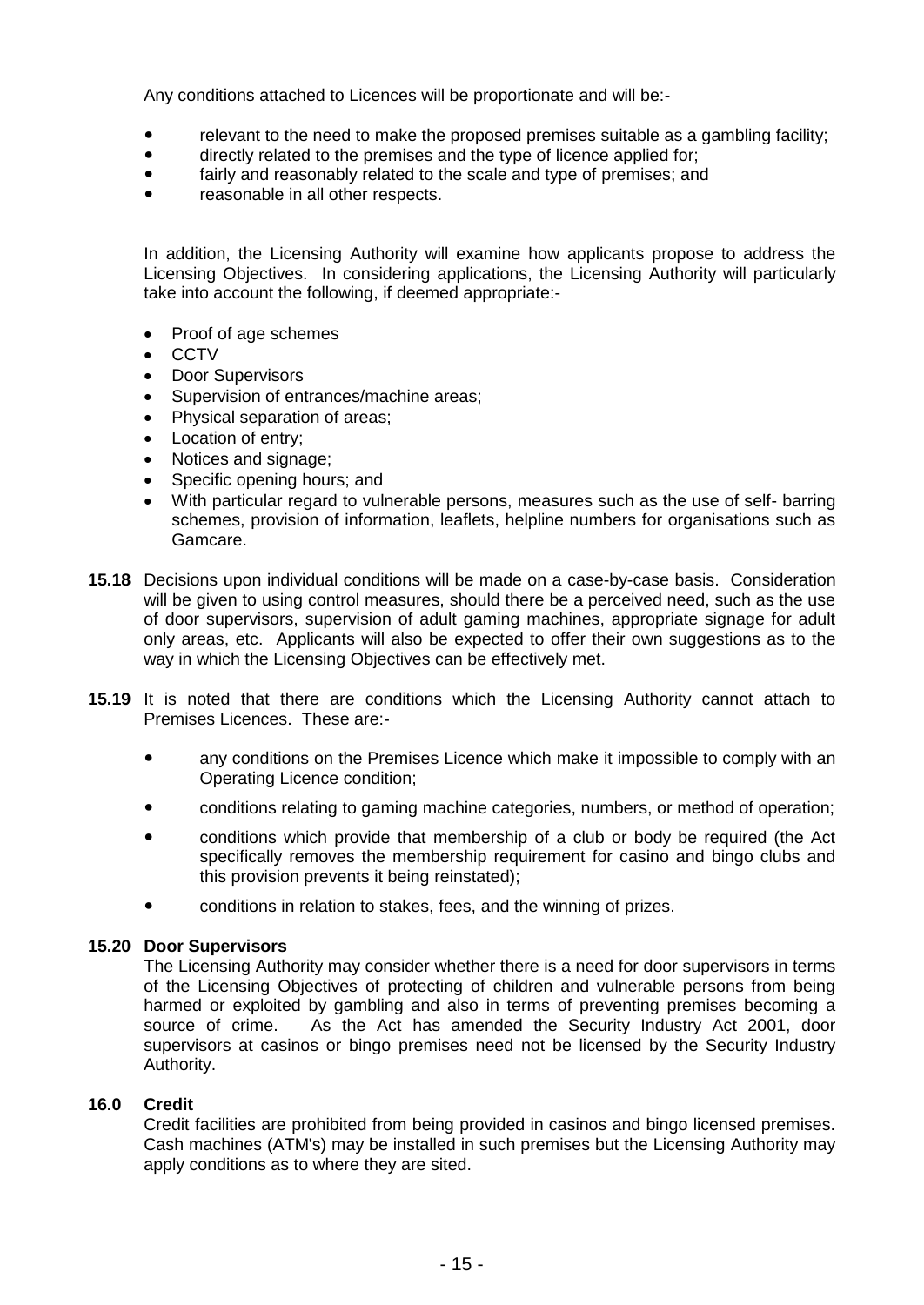#### **17.0 Betting Machines [See Annex C for definition]**

In relation to Casinos, Betting Premises and Tracks, the Licensing Authority can restrict the number of betting machines, their nature and the circumstances in which they are made available by attaching a licence condition to a Betting Premises Licence or to a Casino Premises Licence (*where betting is permitted in the Casino*).

- **17.1** When considering whether to impose a condition to restrict the number of betting machines in particular premises, the Licensing Authority, among other things, shall take into account:
	- the size of the premises;
	- the number of counter positions available for person to person transactions; and
	- the ability of staff to monitor the use of the machines by children and young persons or by vulnerable persons.
- **17.2** In deciding whether to impose conditions to limit the number of betting machines, each application will be considered on its own merit and account will be taken of codes of practice or guidance issued under the Act.

#### **18.0 PROVISIONAL STATEMENTS**

**18.1** It is noted that the guidance from the Gambling Commission states that 'It is a question of fact and degree whether the premises are finished to an extent that they can be considered for a Premises Licence rather than a Provision Statement. The Licensing Authority will consider such applications on this basis but will not take into account other permissions that may be required such as Planning Consent'.

#### **19.0 REPRESENTATIONS AND REVIEWS**

- **19.1** Representations and Applications for a Review of a Premises Licence may be made by Responsible Authorities and Interested Parties.
- **19.2** The Licensing Authority can make a representation or apply for a review of the Premises Licence on the basis of any reason that it thinks is appropriate. For the purpose of exercising its discretion in these matters, the Authority has designated the Council's Head of Legal Services as being the proper person to act on its behalf.
- **19.3** The Licensing Authority will decide if a representation or application for a review is to be carried out on the basis of whether or not the request is:
	- Frivolous or vexatious.
	- Based on grounds that will certainly not cause the Authority to wish to revoke/suspend a licence or remove, amend or attach conditions on the licence.
	- Substantially the same as previous representations or requests for a review.
	- In accordance with any relevant codes of practice issued by the Gambling Commission.
	- In accordance with any relevant guidance issued by the Gambling Commission.
	- Reasonably consistent with the Licensing Objectives.
- **19.4** There is no appeal against the Authority's determination of the relevance of an application for review.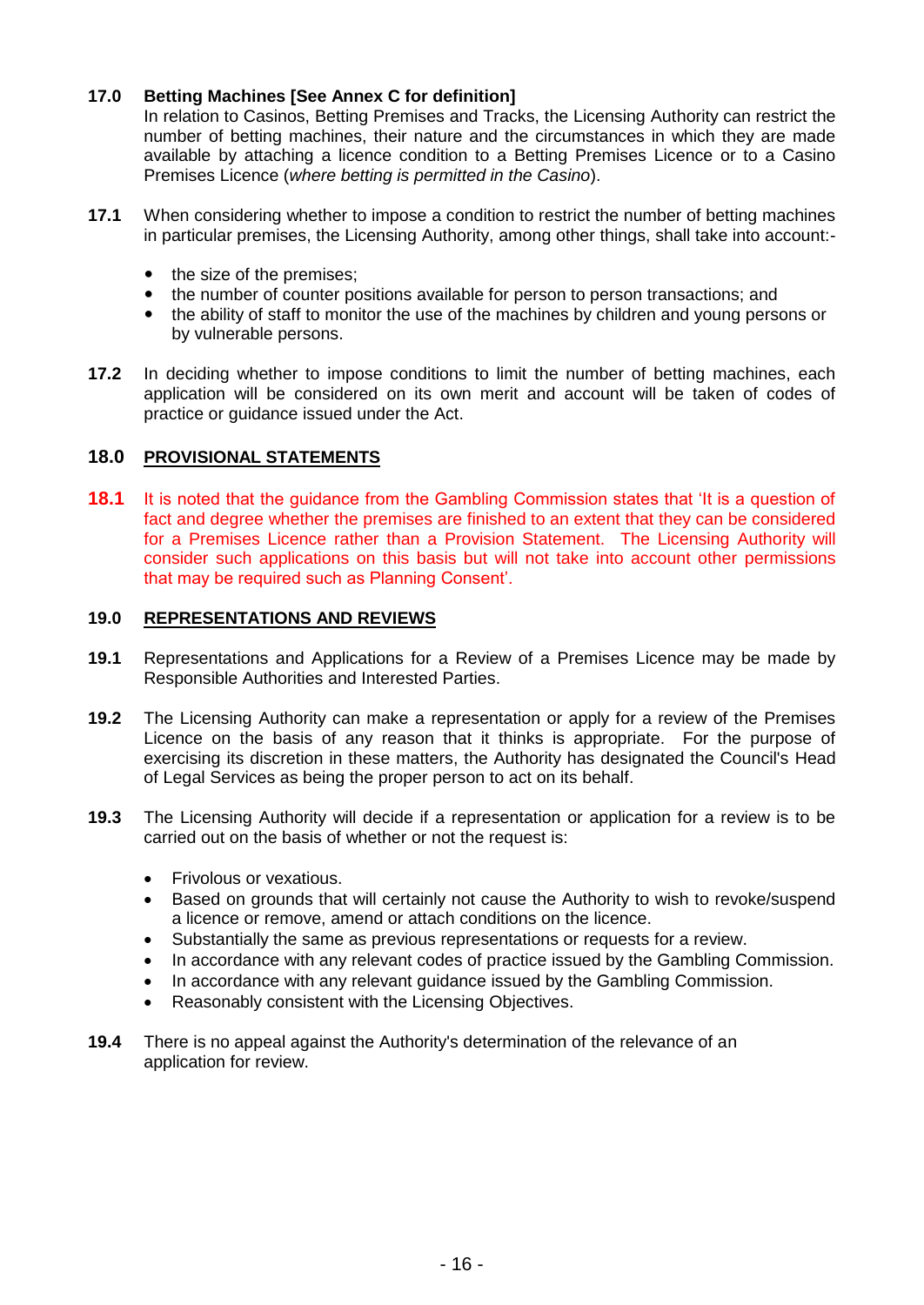#### **20.0 ADULT GAMING CENTRES [See Annex C for definition]**

- **20.1** An Adult Gaming Centre is defined in Annex 'C'. Entry to these premises is age restricted.
- **20.2** The Licensing Authority will take account of any conditions applied to an Operating Licence in respect of such premises.

#### **21.0 (LICENSED) FAMILY ENTERTAINMENT CENTRES [See Annex C for definition]**

- **21.1** A Licensed Family Entertainment Centre is defined in Annex 'C'. Entry to these premises is not generally age restricted although entry to certain areas may be restricted, dependent on the category of machines available for use.
- **21.2** The Licensing Authority will take account of any conditions applied to an Operating Licence in respect of such premises.

#### **22.0 CASINOS [See Annex C for definition]**

**22.1** The Licensing Authority has not passed a resolution under section 166 of the Act not to issue casino premises licences. Any future decision to pass or not to pass a casino resolution will only be taken after a full consultation process has been undertaken within the area.

#### **22.2 Casinos and Competitive Bidding**

The Licensing Authority is aware that where a Licensing Authority's area is enabled to grant a Premises Licence for a new style casino, there are likely to be a number of operators which will want to run a casino. In such situations the Council will run a competition in line with Regulations and Codes of Practice issued under the Act by the Secretary of State. It should be noted that at the time this Statement of Licensing Policy was adopted this area had not been so enabled.

#### **23.0 BINGO PREMISES [See Annex C for definition]**

- **23.1** Entry to these premises is not generally age restricted although entry to certain areas may be restricted, dependent on the category of machines available for use.
- **23.2** The Licensing Authority will take account of any conditions applied to an Operating Licence in respect of such premises.

#### **24.0 BETTING PREMISES [See Annex C for definition]**

**24.1** The Licensing Authority will take account of any conditions applied to an Operating Licence in respect of such premises.

#### **24.2 B2 & B3 Machines**

In respect to nationally expressed concerns that exist in relation to the potentially adverse impact of B2 (often called Fixed Odds Betting Terminals or FOBT's) and B3 machines may have on vulnerable groups of adults, the Licensing Authority will give due consideration to the need to apply conditions to betting shop premises licences including, but not limited to, setting out minimum staffing levels; in order to ensure sufficient staff are on the premises to enable staff to comprehensively promote responsible gambling, adequately protect players (particularly in relation to players who are deemed to be vulnerable and to prevent those under 18 years of age accessing gambling facilities).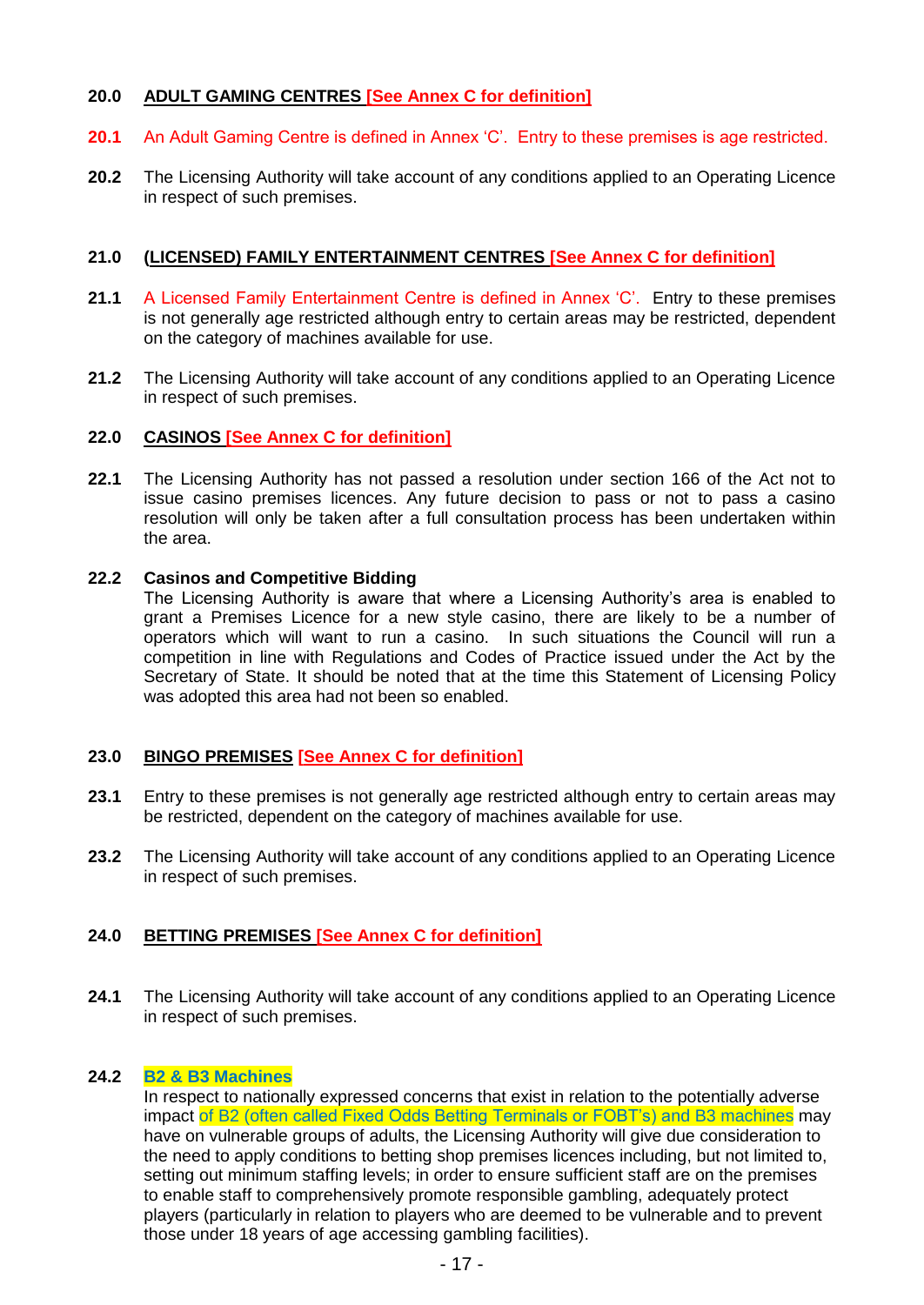**243** The Licensing Authority expects B2 & B3 machines to be positioned in such a way that they can be appropriately monitored by staff, particularly where those staff are positioned at a counter away from the machines. In general the Licensing Authority is of the view that 'privacy screens' will hamper this and will expect the local area risk assessment to take this into account where applicants intend to construct such screens. Attention should be paid to the Gambling Commission's Social Responsibility Codes in this regard, especially 9.11.1. Where an existing licensee adds 'privacy screens' a variation application will be required.

#### **25.0 TRACKS [See Annex C for definition]**

**25.1** Entry to these premises is generally age restricted. On race days, specific areas within the Track may be age restricted dependent on the licensable activities taking place.

#### **26.0 TRAVELLING FAIRS**

**26.1** The Licensing Authority will determine whether the statutory requirement that the facilities for gambling amount to no more than an ancillary amusement at a travelling fair is met, where Category D machines and/or equal chance prize gaming without a permit are to be made available for use.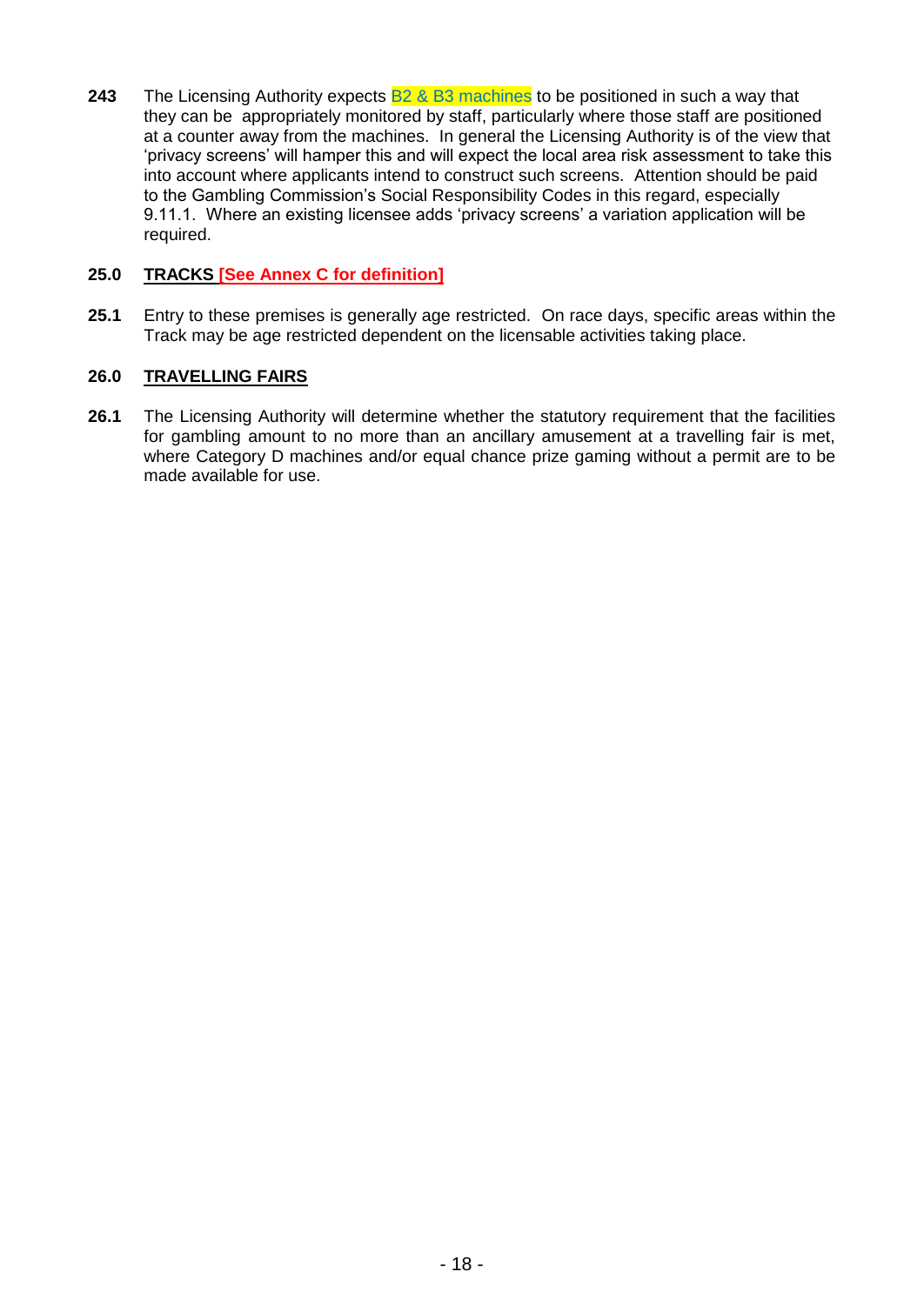#### **PART C**

#### **PERMITS/TEMPORARY OR OCCASIONAL USE NOTICES/REGISTRATIONS**

#### **27.0 GENERAL**

**27.1** The Act introduced a range of permits for gambling which are granted by Licensing Authorities. Permits are required when premises provide a gambling facility but either the stakes and prizes are very low or gambling is not the main function of the premises. The permits regulate gambling and the use of gaming machines in a specific premises. With the exception of limiting machine numbers on Licensed Premises Gaming Machine Permits, the Licensing Authority may only grant or reject an application for a permit. No conditions may be added.

#### **28.0 UNLICENSED FAMILY ENTERTAINMENT CENTRE GAMING MACHINE PERMITS**

- **28.1** Where a premises does not hold a Premises Licence but wishes to provide Gaming machines, it may apply to the Licensing Authority for a Permit. It should be noted that the applicant must show that the premises will be wholly or mainly used for making gaming machines available for use.
- **28.2** The Licensing Authority requires the applicant to submit a scale plan of the premises showing the areas which the permit will cover, together with any other areas under the control of the licensee. Generally, this will be at a scale of 1:100 but other scales may be submitted with prior agreement from the Licensing Authority.
- **28.3** The Licensing Authority will expect the applicant to show that there are written policies and procedures in place to protect children from harm. Harm in this context is not limited to harm from gambling but includes wider child protection considerations. The suitability of such policies and procedures will be considered on their merits, however, they may include:-
	- A basic **DBS** Criminal Records Check for the applicant and the person having the dayto-day control of the premises.
	- How the applicant proposes to ensure that children will be protected from harm whilst on the premises.
	- Training covering how staff would deal with:
		- unsupervised, very young children being on the premises,
		- children causing perceived problems on/around the premises, and
		- suspected truant children
		- safeguarding training
		- proof of age scheme

#### **29.0 (ALCOHOL) LICENSED PREMISES GAMING MACHINE PERMITS**

- **29.1** There is provision in the Act for premises licensed to sell alcohol for consumption on the premises to automatically have two gaming machines, of Categories C and/or D. The Premises Licence holder needs to notify the Licensing Authority at least two months prior to the date of expiry of the current permit.
- **29.2** Gaming machines can only be located on licensed premises that have a bar for serving customers.
- **29.3** Premises restricted to selling alcohol only with food, will not be able to apply for a Permit.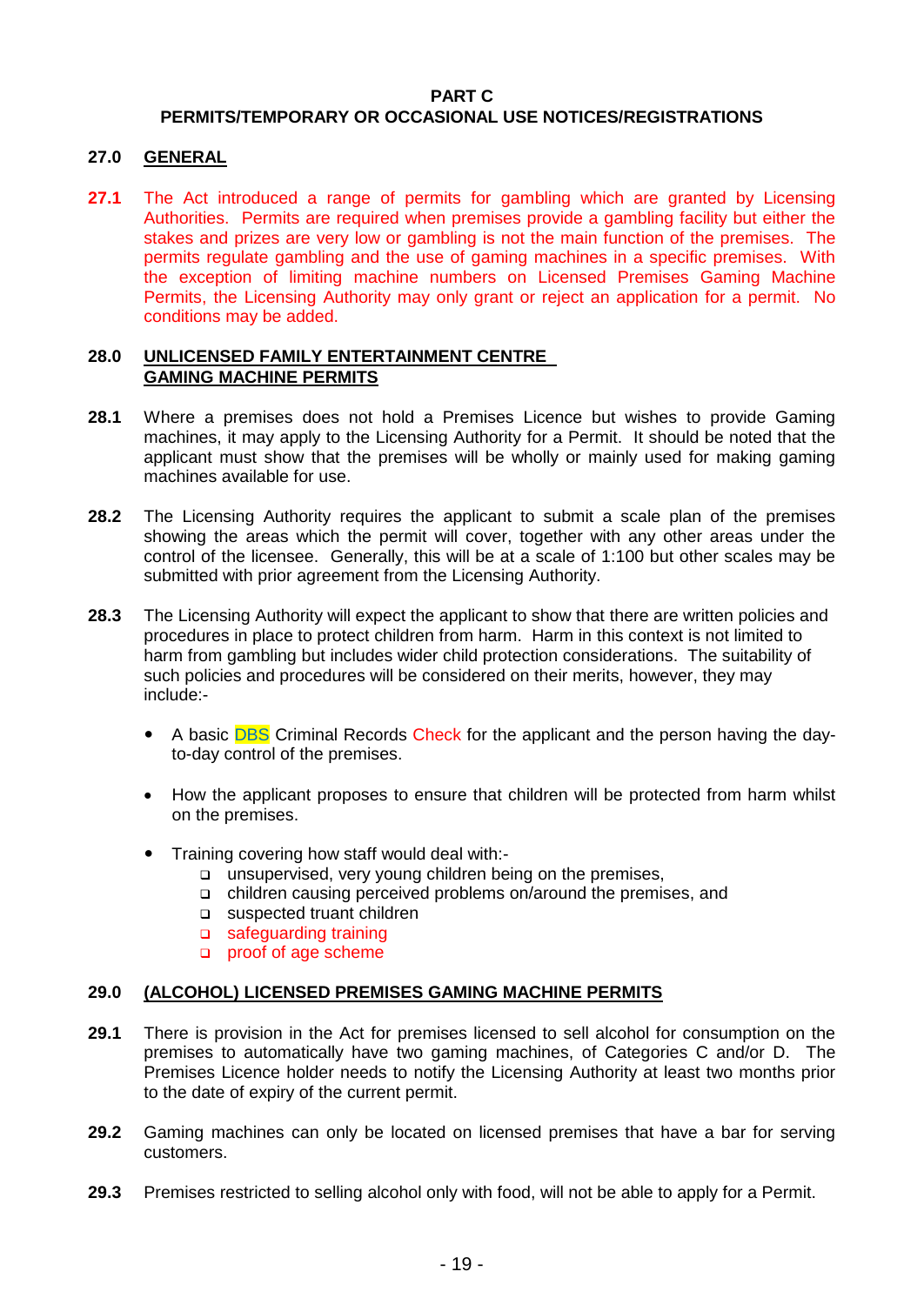- **29.4** Where an application for more than two gaming machines is received, the Licensing Authority will specifically have regard to the need to protect children and vulnerable persons from harm or being exploited by gambling and will expect the applicant to satisfy the Authority that there will be sufficient measures to ensure that under 18 year olds do not have access to the adult only machines. Measures will cover such issues as:-
	- Adult machines being in sight of the bar;
	- Adult machines being in sight of staff who will monitor that the machines are not being used by those under 18;
	- Appropriate notices and signage; and
	- As regards the protection of vulnerable persons, the Licensing Authority will consider measures such as the use of self-barring schemes, provision of information, leaflets/help line numbers for organisations such as Gamcare.
	- Relevant codes of practice issued by the Gambling Commission

The Licensing Authority can decide to grant an application with a smaller number of machines and/or a different category of machines than that applied for but conditions other than these cannot be attached.

#### **30.0 PRIZE GAMING PERMITS**

- **30.1** The Licensing Authority will expect the applicant to show that there are written policies and procedures in place to protect children from harm. Harm in this context is not limited to harm from gambling but includes wider child protection considerations. The suitability of such policies and procedures will be considered on their merits, however, they may include:-
	- A basic **DBS** Criminal Records check for the applicant and the person having the dayto-day control of the premises.
	- How the applicant proposes to ensure that children will be protected from harm whilst on the premises.
	- Training covering how staff would deal with:
		- unsupervised, very young children being on the premises,
		- children causing perceived problems on/around the premises, and
		- □ suspected truant children
		- □ safeguarding training
		- proof of age scheme

In making its decision on an application for a Permit, the Licensing Authority does not need to have regard to the Licensing Objectives but must have regard to any Gambling Commission guidance.

#### **31.0 CLUB GAMING AND CLUB MACHINE PERMITS**

- **31.1** Members' Clubs and Miners' Welfare Institutes may apply for a Club Gaming Permit and/or a Club Gaming Machine Permit, but are restricted by category and number of machines and to equal chance gaming and games of chance.
- **31.2** Commercial clubs may apply for a club machine permit, subject to restrictions.
- **31.3** The gambling provided under the authority of a club gaming permit must also meet the following conditions:
	- a. in respect of gaming machines
		- no child or young person may use a category B or C machine on the premises
		- that the holder must comply with any relevant provision of a code of practice about the location and operation of gaming machines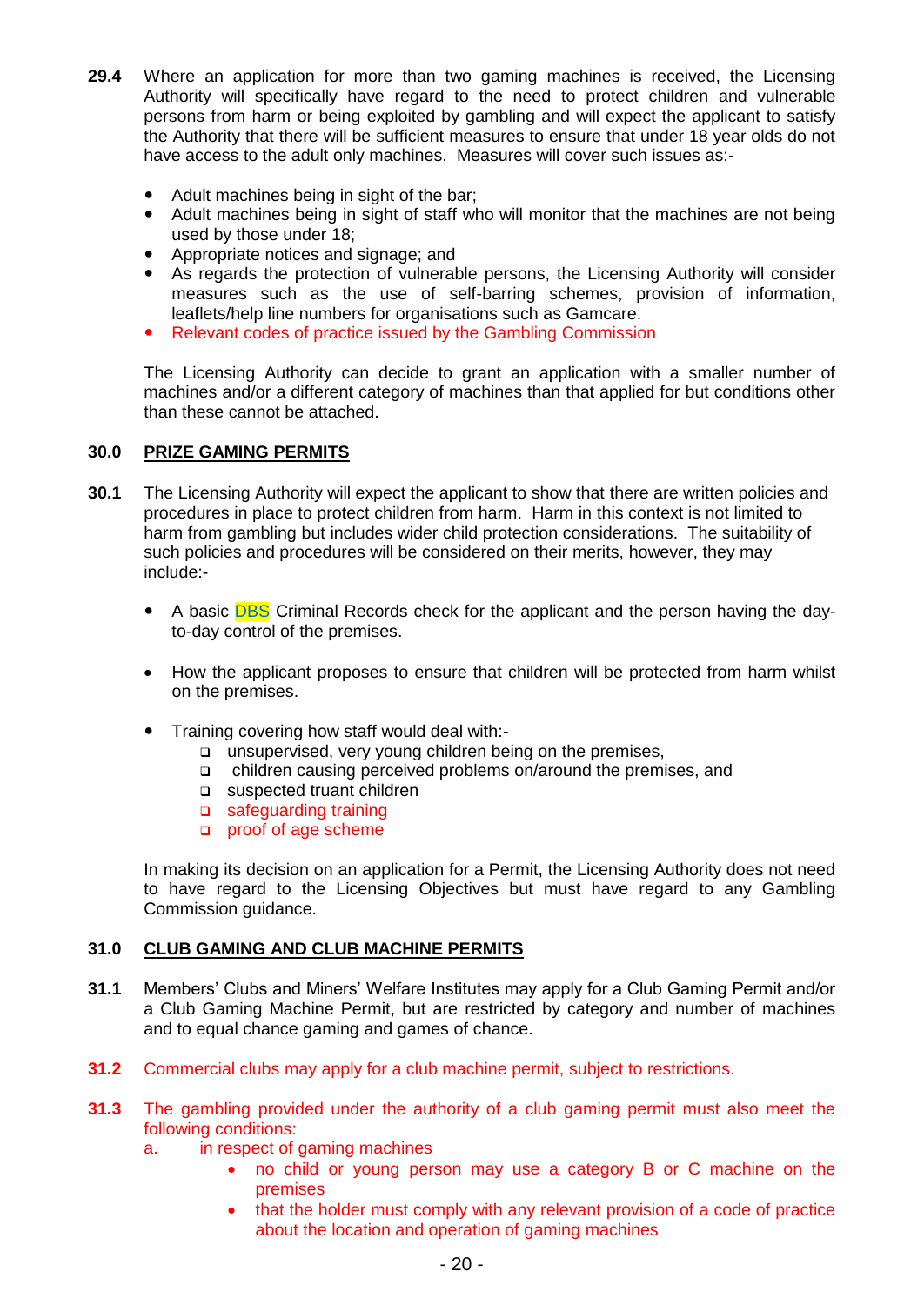- b. the public, children and young persons must be excluded from any area of the premises where the gaming is taking place.
- **31.4** Section 273 of the Act sets out the conditions that will apply to the club machine permit, including that in respect of gaming machines no child or young person uses a category B or C machine on the premises and that the holder complies with any relevant provision of a code of practice about the location and operation of gaming machines.

#### **32.0 TEMPORARY USE NOTICES (TUN) [See Annex C for definition]**

- **32.1** A TUN may only be granted to a person or company holding an Operating Licence relevant to the temporary use of the premises. Regulations will be issued by the Secretary of State prescribing the activities to be covered. At present a Temporary Use Notice can only be issued for equal chance gaming.
- **32.2** For the purposes of a TUN, a set of premises is the subject of a TUN if any part of the premises is the subject of the Notice. This prevents one large premises from having a TUN in effect for more than 21 days per year by giving a Notice in respect of different parts.
- **32.3** The definition of a "set of premises" will be a question of fact in the particular circumstances of each Notice that is given. In considering whether a place falls within the definition of "a set of premises", the Licensing Authority will consider, amongst other things, the ownership/occupation and control of the premises.
- **32.4** The Licensing Authority will object to Notices where it appears that their effect would be to permit regular gambling in a place that could be described as one set of premises.

#### **33.0 OCCASIONAL USE NOTICES [See Annex C for definition]**

- **33.1** Occasional Use Notices (OUN) apply only to Tracks, which are described as being premises on any part of which a race or other sporting events take place, or is intended to take place. Tracks need not be a permanent fixture.
- **33.2** OUN's are intended to permit licensed betting operators who have the appropriate permission of the Gambling Commission to use tracks for short periods for conducting betting. The OUN dispenses with the need for a Betting Premises Licence for the track.
- **33.3** The Licensing Authority has very little discretion as regards these Notices, aside from ensuring that a statutory limit of 8 days in a calendar year is not exceeded.
- **33.4** The Licensing Authority will, however, consider the definition of a track and whether the applicant is permitted to avail him/herself of the Notice.
- **33.5** The person designated to receive the OUN's and to assess its validity is the Head of Customer and Commercial Services. (A copy to be served on local Chief of Police).

#### **34.0 SMALL SOCIETY LOTTERIES [See Annex C for definition]**

**34.1** A lottery is unlawful unless it is run in accordance with an Operating Licence issued by the Gambling Commission, or it is exempt. This advice covers only those categories of lottery that are exempt. For more information on the licensing requirements for lotteries, see the Gambling Commission's website.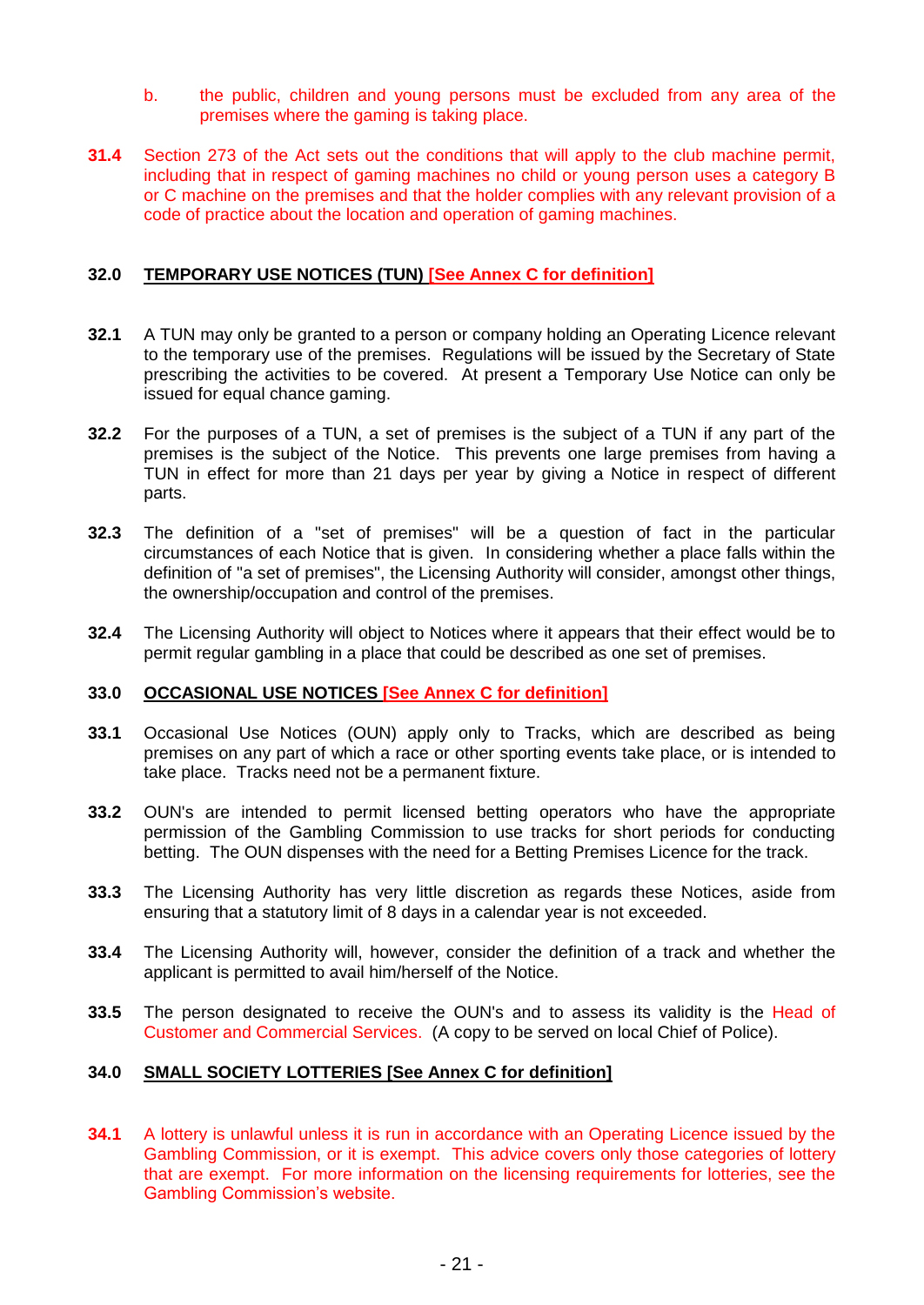The Act defines 4 categories of lottery that are exempt from needing an operating licence:-

- Incidental non-commercial lottery
- Private lottery
- Customer lottery
- Small society lottery
- **34.2** External Lottery Managers require Operators' Licences issued by the Gambling Commission. For more information, see the Gambling Commission's website.

#### **35.0 FEES**

Non-statutory fees are reviewed by the Licensing authority on an annual basis in accordance with the Gambling (Premises Licence Fees) (England and Wales) Regulations 2007. Details of the current fees can be obtained by viewing the Council's website. www.tendringdc.gov.uk

#### **36.0 USEFUL CONTACTS**

The Gambling Commission maintains a list of useful contacts on organisations involved in gambling and their contact details can be found on the Commission's website [www.gamblingcommission.gov.uk](http://www.gamblingcommission.gov.uk/) Some of these organisations provide codes of practice on their particular interest area.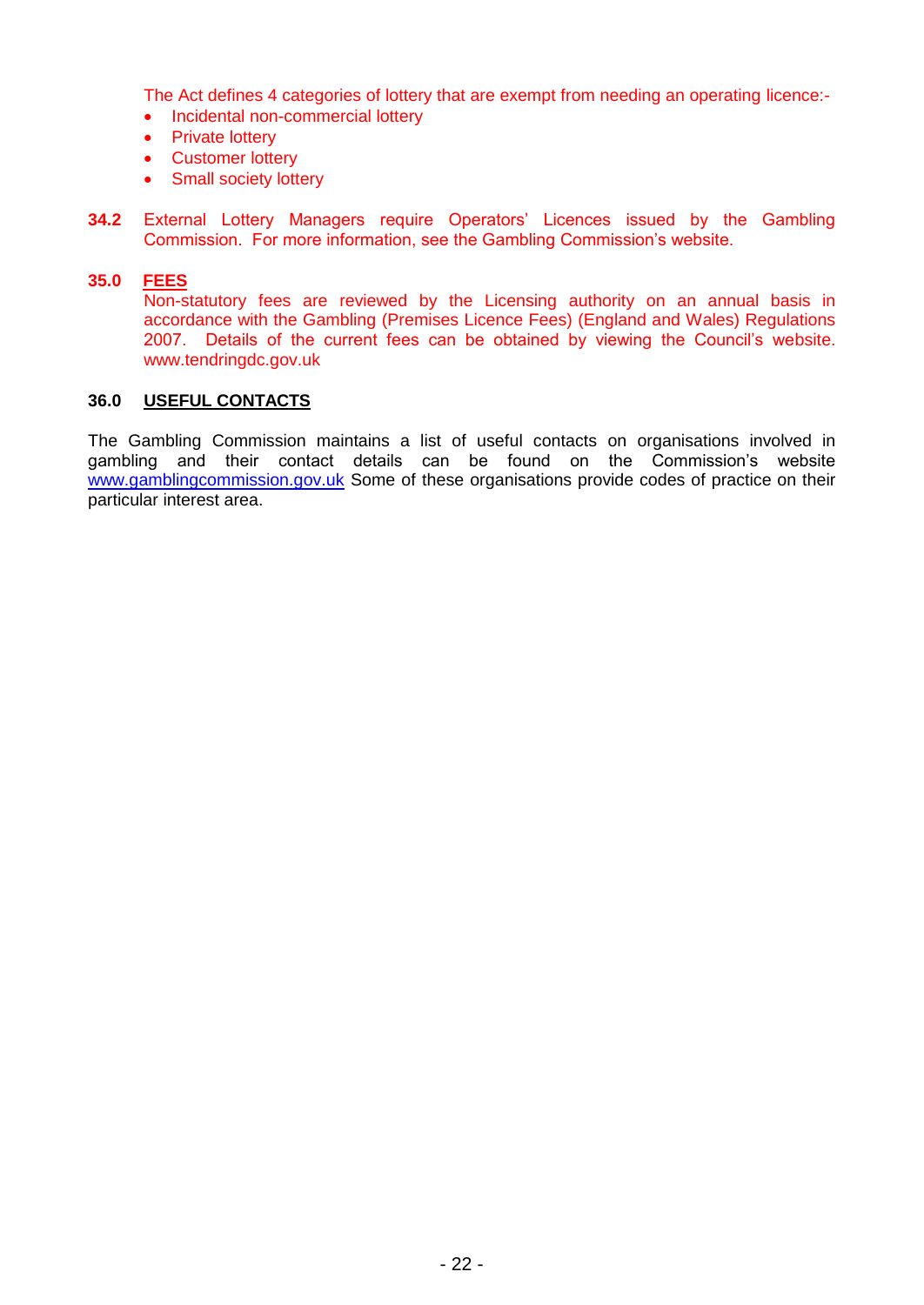#### **ANNEX 'A'**

#### **LIST OF CONSULTEES**

All Responsible Authorities for the Gambling Act as specified in Annex 'B'

British Amusement Catering Trade Association (BACTA)

Churches Together

Citizens Advice Bureau

Corporate Enforcement Group

Gamblers Anonymous

Gamcare

Holders of Premises Licences and Permits under the Gambling Act 2005

Independent Advisory Group

Licensing and Registration Committee

Members of the District Council

MP's of the District

North East Essex Primary Care Trust

Public Health

Salvation Army

**Samaritans** 

Tendring and Colchester Minority Ethnic Partnership

Tendring Community Voluntary Services

Town and Parish Councils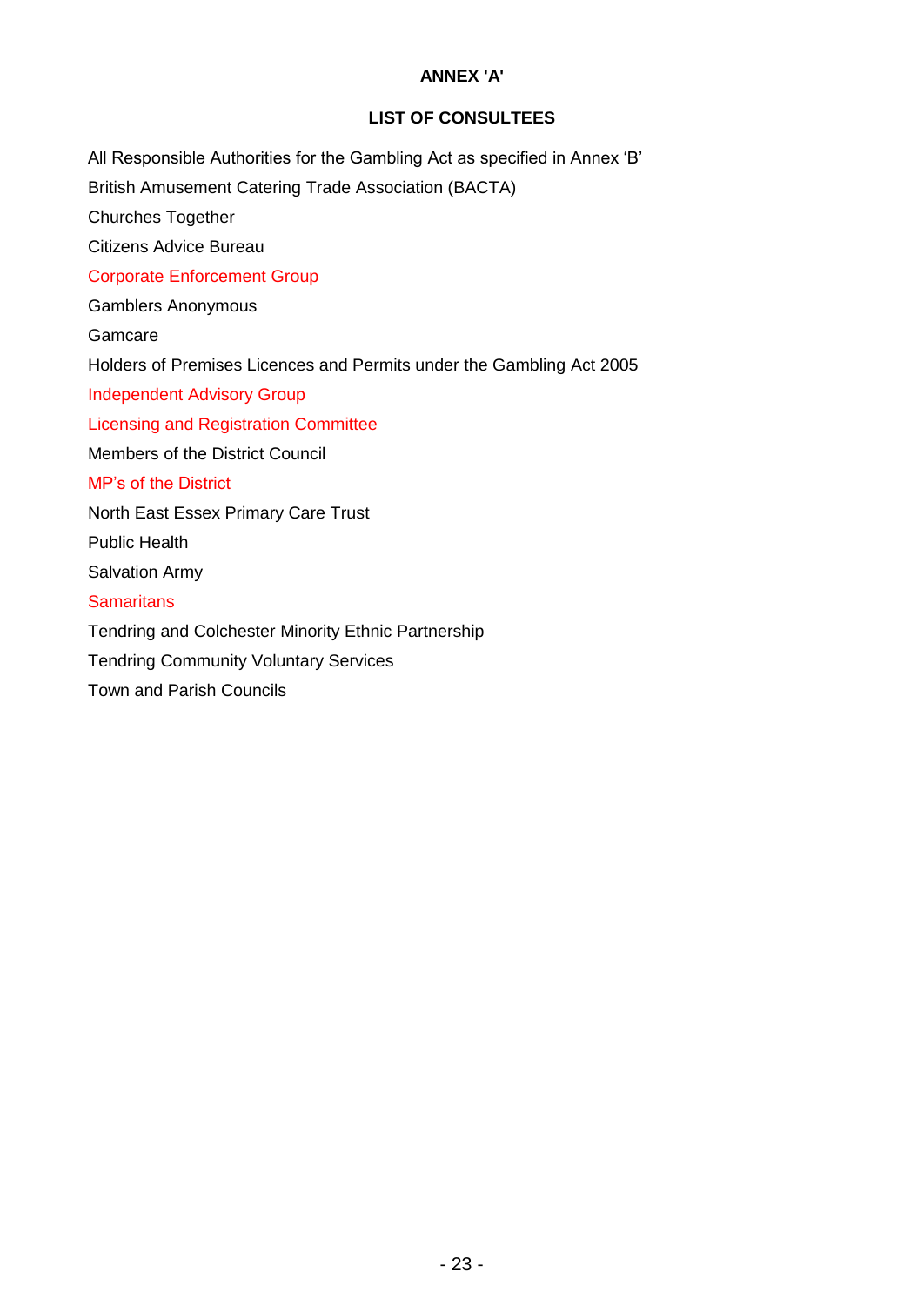#### **ANNEX 'B'**

#### **RESPONSIBLE AUTHORITIES**

| <b>ORGANISATION</b>                                                   | <b>CONTACT AND ADDRESS</b>                                                                                                                                                                                                                                                                |
|-----------------------------------------------------------------------|-------------------------------------------------------------------------------------------------------------------------------------------------------------------------------------------------------------------------------------------------------------------------------------------|
| <b>Tendring District Council</b><br>[Licensing Section]               | The Licensing Team<br>88-90 Pier Avenue<br>Clacton on sea<br><b>Essex</b><br><b>CO15 1TN</b><br>Email: licensingsection@tendringdc.gov.uk                                                                                                                                                 |
| <b>Essex Police</b>                                                   | The Licensing Department [Alcohol]<br><b>Essex Police</b><br><b>Braintree</b><br>CM7 3DJ<br>Email: licensing.applications@essex.pnn.police.uk                                                                                                                                             |
| <b>Essex County Fire and Rescue Service</b>                           | <b>Community Commander</b><br><b>Colchester &amp; Tendring Community Command</b><br><b>Block C</b><br><b>Park Road</b><br>Colchester<br><b>Essex</b><br><b>CO3 3UL</b><br>Email: colchesterspd@essex-fire.gov.uk                                                                          |
| <b>Essex County Council Children's</b><br><b>Safeguarding Service</b> | Head of Children's Safeguarding Service<br>[Licensing Applications]<br><b>Essex County Council</b><br>DG06, D Block<br><b>Schools Children's and Families Service</b><br>PO Box 11<br><b>County Hall</b><br>Chelmsford CM1 1LX<br>Email: licenceapplications@essexcc.gov.uk               |
| <b>Trading Standards [Essex]</b>                                      | <b>Information and Business</b><br><b>Support Team</b><br><b>Essex Trading Standards</b><br><b>New Dukes Way Office</b><br>2 Beaufort Road<br><b>Dukes Park Industrial Estate</b><br><b>Chelmsford</b><br><b>Essex CM2 6PS</b><br>Email: tsinformationandbusinesssupportteam@essex.gov.uk |
| <b>Tendring District Council - [Planning]</b>                         | <b>Planning Support Team Leader</b><br><b>Planning Services</b><br><b>Tendring District Council</b><br><b>Council Offices</b><br>Weeley<br>Essex CO16 9AJ<br>Email: planning.services@tendringdc.gov.uk                                                                                   |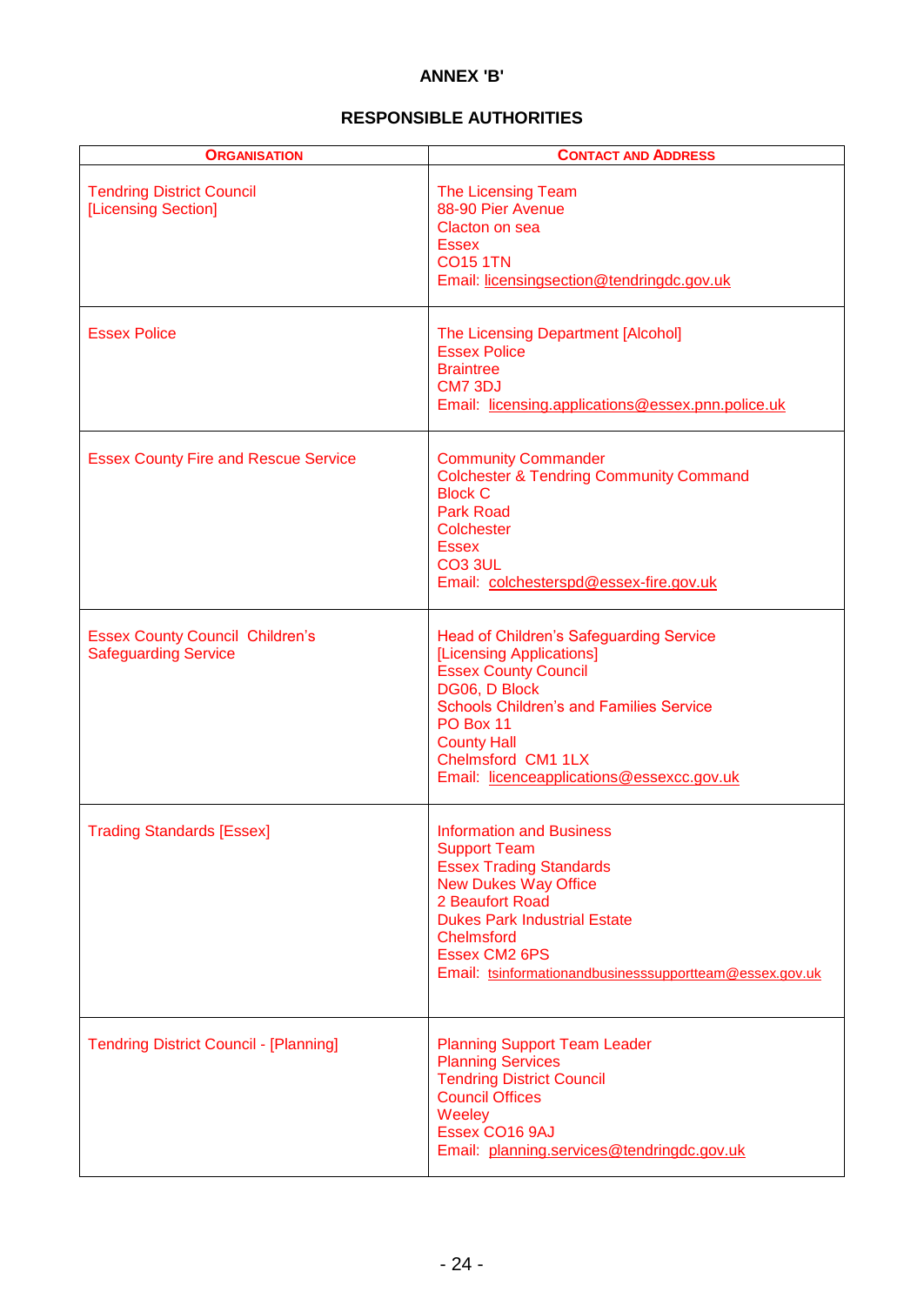| Tendring District Council - [Environmental<br>Health] | <b>Environmental Health</b><br>88-90 Pier Avenue<br>Clacton on Sea<br><b>Essex</b><br><b>CO15 1TN</b><br>Email: environmental.services@tendringdc.gov.uk                                        |
|-------------------------------------------------------|-------------------------------------------------------------------------------------------------------------------------------------------------------------------------------------------------|
| <b>The Gambling Commission</b>                        | The Gambling Commission<br><b>Victoria Square House</b><br><b>Victoria Square</b><br>Birmingham B2 4BP<br>Email: info@gamblingcommission.gov.uk                                                 |
| <b>HM Revenue &amp; Customs</b>                       | <b>Proper Officer</b><br><b>HM Revenue &amp; Customs</b><br><b>HMRC Banking</b><br><b>St Mungos Road</b><br>Cumbermaud<br>Glasgow<br><b>G70 5WY</b><br>Email: nrubetting&gaming@hmrc.gsi.gov.uk |

In relation to vessels only, the Navigation Authority having functions in relation to any place where the vessel is or likely to be while activities are carried on in reliance on a premises licence. For this purpose, correspondence should be sent to:

Surveyor-in-Charge Maritime & Coast Guard Agency Marine Office Central Court 1B Knoll Rise **Orpington** BR6 0JA Telephone: 01689 890400

**Any further enquiries or assistance can be obtained from the Licensing Authority on the contact details given above. Addresses were correct at the time of publishing but are subject to change without notice. Any change made will not form part of a review of the Council's Statement of Licensing.**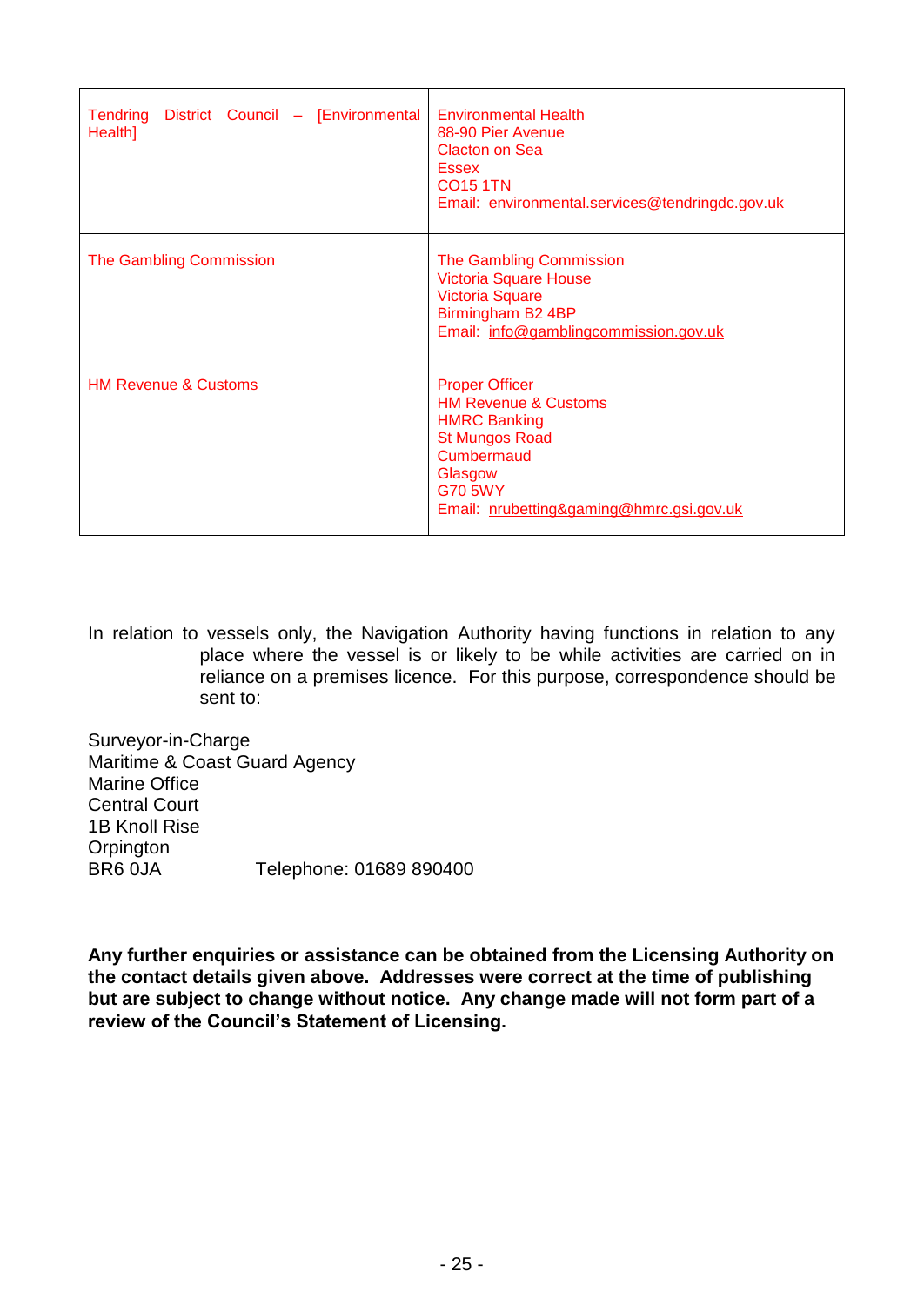#### **ANNEX 'C'**

# **DEFINITIONS**

| <b>Adult Gaming Centre</b>         | Premises in respect of which an Adult Gaming Centre<br>Premises Licence has effect.                                                                                                                                                               |  |  |
|------------------------------------|---------------------------------------------------------------------------------------------------------------------------------------------------------------------------------------------------------------------------------------------------|--|--|
| Authorised Local Authority Officer | A Licensing Authority Officer who is an authorised person for<br>a purpose relating to premises in that Authority's area.                                                                                                                         |  |  |
| <b>Betting Machines</b>            | A machine designed or adapted for use to bet on future real<br>events [not a gaming machine].                                                                                                                                                     |  |  |
| <b>Bingo</b>                       | A game of equal chance.                                                                                                                                                                                                                           |  |  |
| Casino                             | An arrangement whereby people are given an opportunity to<br>participate in one or more casino games.                                                                                                                                             |  |  |
| <b>Casino Resolution</b>           | Resolution not to issue Casino Premises Licences.                                                                                                                                                                                                 |  |  |
| Child                              | Individual who is less than 16 years old.                                                                                                                                                                                                         |  |  |
| <b>Club Gaming</b>                 | Equal chance gaming and games of chance in members'<br>clubs and miners' welfare institutes (but not commercial<br>clubs).                                                                                                                        |  |  |
| <b>Club Gaming Machine Permit</b>  | Permit to enable the premises to provide gaming machines [3]<br>machines of Categories B,C or D.                                                                                                                                                  |  |  |
| <b>Code of Practice</b>            | Any relevant code of practice under Section 24 of the Act                                                                                                                                                                                         |  |  |
| Conditions                         | Conditions to be attached to licences by way of:-<br>Automatic provision<br>□<br>Regulations provided by Secretary of State<br>□<br>Conditions provided by Gambling Commission<br>□<br>Conditions provided by Licensing Authority<br>□            |  |  |
|                                    | Conditions may be general in nature [either attached to all<br>licences or all licences of a particular nature] or may be<br>specific to a particular licence.                                                                                    |  |  |
| <b>Default Conditions</b>          | Conditions that will apply unless the Licensing Authority<br>decides to exclude them. This may apply to all Premises<br>Licences, to a class of Premises Licence or Licences for<br>specified circumstances.                                      |  |  |
| <b>Delegated Powers</b>            | Decisions delegated either to a Licensing Committee, Sub-<br>Committee or Licensing Officers.                                                                                                                                                     |  |  |
| <b>Disorder</b>                    | No set interpretation. However, likely to be connected to the<br>way gambling is being conducted. In the case of Gambling<br>Premises' Licences, disorder is intended to mean activity that<br>is more serious and disruptive than mere nuisance. |  |  |
| <b>Equal Chance Gaming</b>         | Games that do not involve playing or staking against a bank<br>and where the chances are equally favourable to all<br>participants.                                                                                                               |  |  |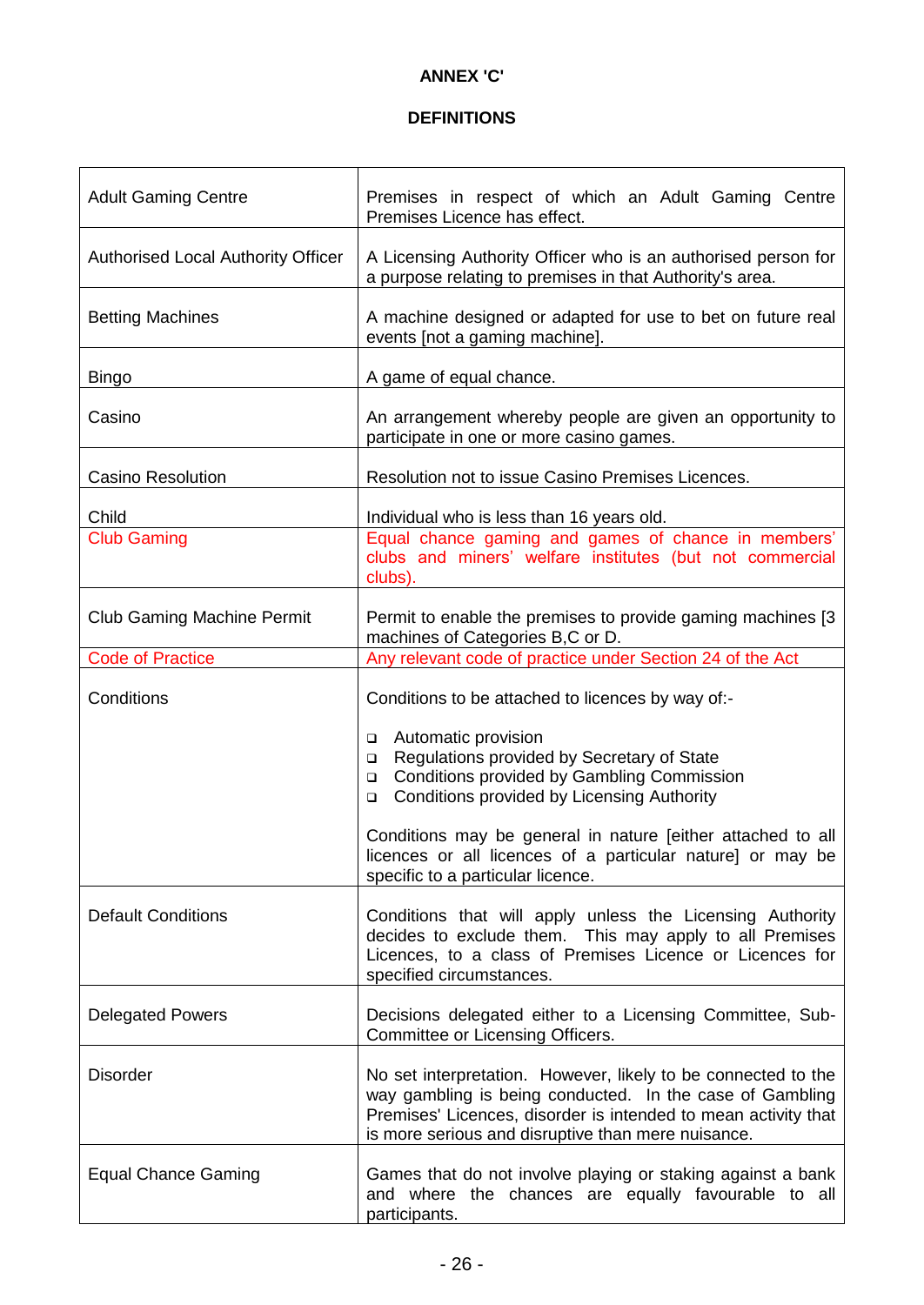| <b>Exempt Lotteries</b>         | Lotteries specified in the Gambling Act as permitted to be run<br>without a licence form the Gambling Commission. There are<br>four types:<br>Small Society Lottery [required to register with Licensing<br>$\Box$<br>Authorities.<br>Incidental Non Commercial Lotteries.<br>$\Box$<br><b>Private Lotteries.</b><br>$\Box$<br><b>Q</b> Customer Lotteries. |                      |                                                           |  |
|---------------------------------|-------------------------------------------------------------------------------------------------------------------------------------------------------------------------------------------------------------------------------------------------------------------------------------------------------------------------------------------------------------|----------------------|-----------------------------------------------------------|--|
| <b>External Lottery Manager</b> | An individual, firm or company appointed by the Small Lottery<br>Society to manage a lottery on their behalf.<br>They are<br>consultants who generally take their fees from the expenses<br>of the lottery.                                                                                                                                                 |                      |                                                           |  |
| Gaming                          | Prize Gaming if the nature and size of the prize is not<br>determined by the number of people playing or the amount<br>paid for or raised by the gaming. The prizes will be<br>determined by the operator before the play commences.                                                                                                                        |                      |                                                           |  |
| <b>Gaming Machine</b>           | Machine covering all types of gambling activity, including<br>betting on virtual events.<br><b>Categories</b>                                                                                                                                                                                                                                               |                      |                                                           |  |
|                                 | Category                                                                                                                                                                                                                                                                                                                                                    | <b>Maximum Stake</b> | <b>Maximum Prize</b>                                      |  |
|                                 | A                                                                                                                                                                                                                                                                                                                                                           | <b>Unlimited</b>     | <b>Unlimited</b>                                          |  |
|                                 | <b>B1</b>                                                                                                                                                                                                                                                                                                                                                   | £5                   | £10,000*                                                  |  |
|                                 | <b>B2</b>                                                                                                                                                                                                                                                                                                                                                   | £2                   | £500                                                      |  |
|                                 | B <sub>3</sub> A                                                                                                                                                                                                                                                                                                                                            | £2                   | £500                                                      |  |
|                                 | <b>B3</b>                                                                                                                                                                                                                                                                                                                                                   | £2                   | £500                                                      |  |
|                                 |                                                                                                                                                                                                                                                                                                                                                             | £2                   |                                                           |  |
|                                 | <b>B4</b><br>C                                                                                                                                                                                                                                                                                                                                              | £1                   | £400                                                      |  |
|                                 | D                                                                                                                                                                                                                                                                                                                                                           |                      | £100                                                      |  |
|                                 | <b>30p</b><br><b>Non Money Prizes</b>                                                                                                                                                                                                                                                                                                                       |                      | £8                                                        |  |
|                                 | נו<br>Prize (Crane/Grab<br>machine only)                                                                                                                                                                                                                                                                                                                    | £1                   | £50                                                       |  |
|                                 | D<br><b>Money Prize</b>                                                                                                                                                                                                                                                                                                                                     | 10 <sub>p</sub>      | £5                                                        |  |
|                                 | D<br><b>Combined Money</b><br>and Non Money<br><b>Prize</b>                                                                                                                                                                                                                                                                                                 | 10 <sub>p</sub>      | £8<br>(of which no more<br>than £5 may be<br>money prize) |  |
|                                 | 20p<br>£20<br>D<br>(of which no more<br><b>Combined Money</b><br>and Non Money<br>than £10 may be<br>Prize (Coin<br>money prize)<br><b>Pusher/Penny Fall</b><br>machines only)                                                                                                                                                                              |                      |                                                           |  |
|                                 | *With option of maximum £20,000 linked progressive Jackpot<br>on premises basis only                                                                                                                                                                                                                                                                        |                      |                                                           |  |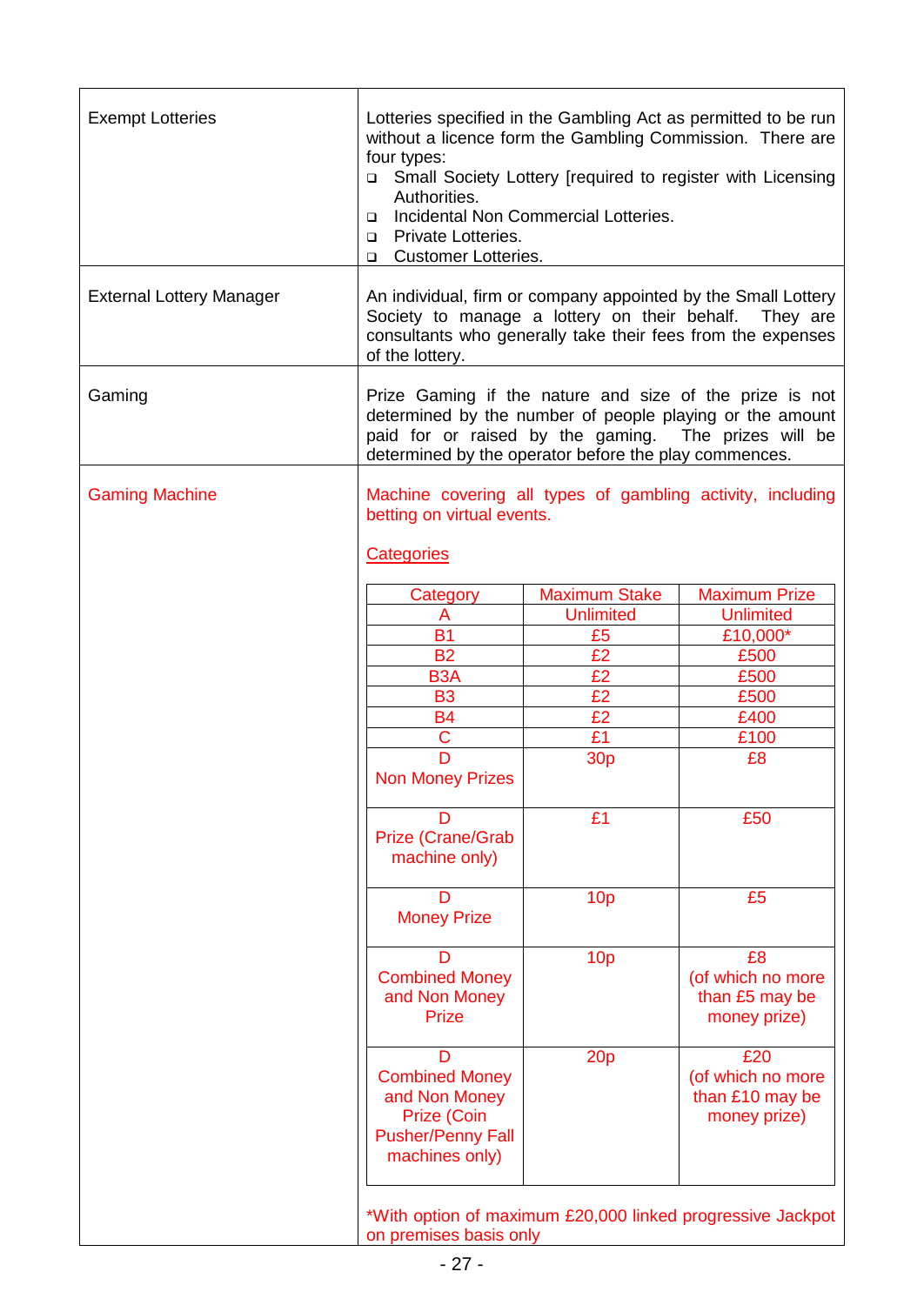| <b>Guidance to Licensing Authorities</b>        | Guidance issued by the Gambling Commission.                                                                                                                                                                                                                                                                                                                                                                                                                                      |  |  |  |
|-------------------------------------------------|----------------------------------------------------------------------------------------------------------------------------------------------------------------------------------------------------------------------------------------------------------------------------------------------------------------------------------------------------------------------------------------------------------------------------------------------------------------------------------|--|--|--|
| Human Rights Act 1998<br>Articles: 1,6,8 and 10 | Article 1: Protocol 1<br>The right to peaceful enjoyment of possessions.                                                                                                                                                                                                                                                                                                                                                                                                         |  |  |  |
|                                                 | Article 6:<br>The right to a fair hearing.                                                                                                                                                                                                                                                                                                                                                                                                                                       |  |  |  |
|                                                 | Article 8:<br>The right of respect for private and family life.                                                                                                                                                                                                                                                                                                                                                                                                                  |  |  |  |
|                                                 | Article 10:<br>The right to freedom of expression.                                                                                                                                                                                                                                                                                                                                                                                                                               |  |  |  |
| Incidental Non Commercial<br>Lottery            | A lottery promoted wholly for purposes other than private<br>game, and which are incidental to non-commercial events<br>[commonly charity fundraising events, lottery held at a school<br>fete or at a social event such as a dinner dance]                                                                                                                                                                                                                                      |  |  |  |
| Exchange of Information                         | Exchanging of information with other regulatory bodies under<br>the Gambling Act.                                                                                                                                                                                                                                                                                                                                                                                                |  |  |  |
| <b>Interested Party</b>                         | A person who:-<br>□ Lives sufficiently close to the premises to be likely<br>affected by the authorised activities.<br>Has business interests that might be affected by the<br>$\Box$<br>authorised activities.<br>Represents persons in either of the above groups.<br>$\Box$                                                                                                                                                                                                   |  |  |  |
| Licensed Family Entertainment<br>Centre         | Premises offering Category C gaming machines that are<br>restricted to adults and offering Category D machines to<br>children and young persons in segregated areas.                                                                                                                                                                                                                                                                                                             |  |  |  |
| <b>Licensed Lottery</b>                         | A large Society Lottery or a Local Authority Lottery.<br>They<br>require registration with the Gambling Commission.                                                                                                                                                                                                                                                                                                                                                              |  |  |  |
| <b>Licensing Authority</b>                      | Tendring District Council acting under Section 2 of the Act.                                                                                                                                                                                                                                                                                                                                                                                                                     |  |  |  |
| <b>Licensing Objectives</b>                     | 1.<br>Preventing gambling from being a source of crime<br>or disorder, being associated with crime or disorder<br>or being used to support crime.                                                                                                                                                                                                                                                                                                                                |  |  |  |
|                                                 | 2.<br>Ensuring that gambling is conducted in a fair and<br>Open way.                                                                                                                                                                                                                                                                                                                                                                                                             |  |  |  |
|                                                 | 3.<br>Protecting children and other vulnerable persons<br>From being harmed or exploited by gambling.                                                                                                                                                                                                                                                                                                                                                                            |  |  |  |
| Lottery                                         | An arrangement which satisfies the statutory description of<br>either a simple lottery or a complex lottery in Section 14 of the<br>Act.                                                                                                                                                                                                                                                                                                                                         |  |  |  |
| <b>Lottery Tickets</b>                          | Tickets that must:-<br>Identify the promoting society;<br>$\Box$<br>State the price of the ticket, which must be the same for<br>$\Box$<br>all tickets;<br>State the name and address of the member of the Society<br>□<br>who is designated as having responsibility for the Society<br>for the promotion of the lottery or, if there is one, the<br>External Lottery Manager, and<br>State the date of the draw, or enable the date of the draw<br>$\Box$<br>to be determined. |  |  |  |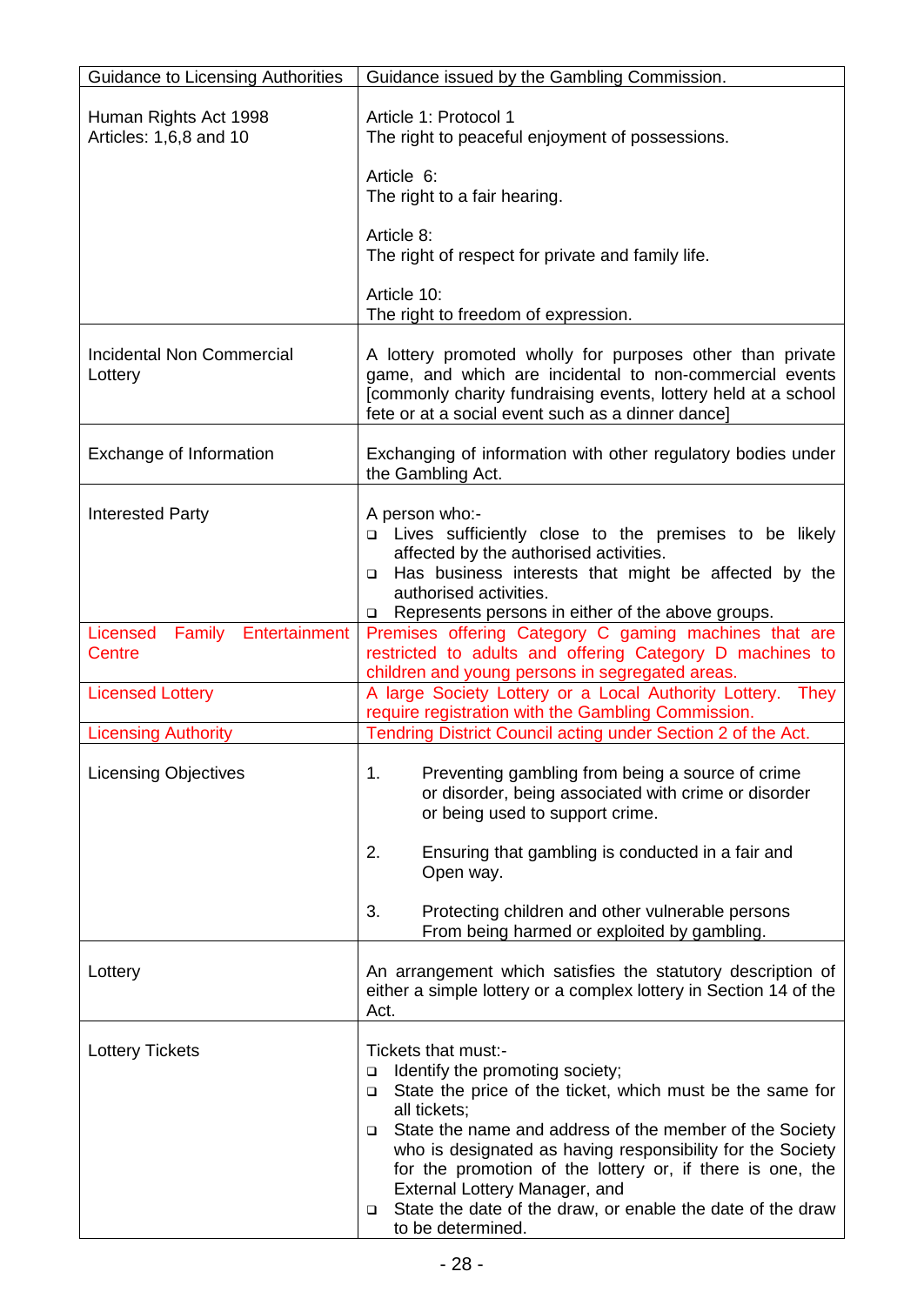| <b>Mandatory Conditions</b>        | Specified conditions provided by regulations under Section<br>176 of the Act to be attached to Premises Licences.                                                                                                                                                                             |  |  |  |
|------------------------------------|-----------------------------------------------------------------------------------------------------------------------------------------------------------------------------------------------------------------------------------------------------------------------------------------------|--|--|--|
| Members' Club                      | A club that must:-<br>Have at least 25 members;<br>$\Box$<br>Be established and conducted 'wholly or mainly' for<br>□<br>purposes other than gaming;<br>Be permanent in nature;<br>❏<br>Not be established to make commercial profit;<br>$\Box$<br>Be controlled by its members equally.<br>□ |  |  |  |
| <b>Occasional Use Notice</b>       | Betting may be permitted on a 'track' without the need for a<br>full Premises Licence.                                                                                                                                                                                                        |  |  |  |
| <b>Off Course Betting</b>          | Betting that takes place other than at a track, i.e. at a<br>licensed betting shop.                                                                                                                                                                                                           |  |  |  |
| <b>Off Course Betting - Tracks</b> | Betting that takes place in a self-contained betting premises<br>with the track premises providing facilities for off course<br>betting, i.e. on other events, not just those taking place on the<br>track. Normally operates only on race days.                                              |  |  |  |
| On Course Betting - Tracks         | Betting that takes place on a track while races are taking<br>place.                                                                                                                                                                                                                          |  |  |  |
| <b>Operating Licence</b>           | Licence to permit individuals and companies to provide<br>facilities for certain types of gambling. It may authorise<br>remote or non remote gambling.                                                                                                                                        |  |  |  |
| <b>Permits</b>                     | Authorisation to provide a gambling facility where the stakes<br>and prizes are very low or gambling is not the main function<br>of the premises.                                                                                                                                             |  |  |  |
| <b>Personal Licence</b>            | Formal authorisation to individuals who control facilities for<br>gambling or are able to influence the outcome of gambling.<br>Cannot be held by companies.                                                                                                                                  |  |  |  |
| Pool Betting - Tracks              | Betting offered at a horse racecourse by the Tote and at a<br>dog track by the holder of the Premises Licence for the track.                                                                                                                                                                  |  |  |  |
| Premises                           | Defined as 'any place'. It is for the Licensing Authority to<br>decide whether different parts of a building can be properly<br>regarded as being separate premises.                                                                                                                          |  |  |  |
| <b>Premises Licence</b>            | Licence to authorise the provision of gaming facilities on<br>casino premises, bingo premises, betting premises, including<br>tracks, Adult Gaming Centres and Family Entertainment<br>Centres.                                                                                               |  |  |  |
| <b>Private Lotteries</b>           | There are three types of Private Lotteries:                                                                                                                                                                                                                                                   |  |  |  |
|                                    | Private Society Lotteries - tickets may only be sold to<br>$\Box$<br>members of the Society or persons who are on the<br>premises of the Society;                                                                                                                                             |  |  |  |
|                                    | Work Lotteries - the promoters and purchasers of tickets<br>$\Box$<br>must all work on a single set of work premises;                                                                                                                                                                         |  |  |  |
|                                    | Residents' Lotteries - promoted by, and tickets may only<br>$\Box$<br>be sold to, people who live at the same set of premises.                                                                                                                                                                |  |  |  |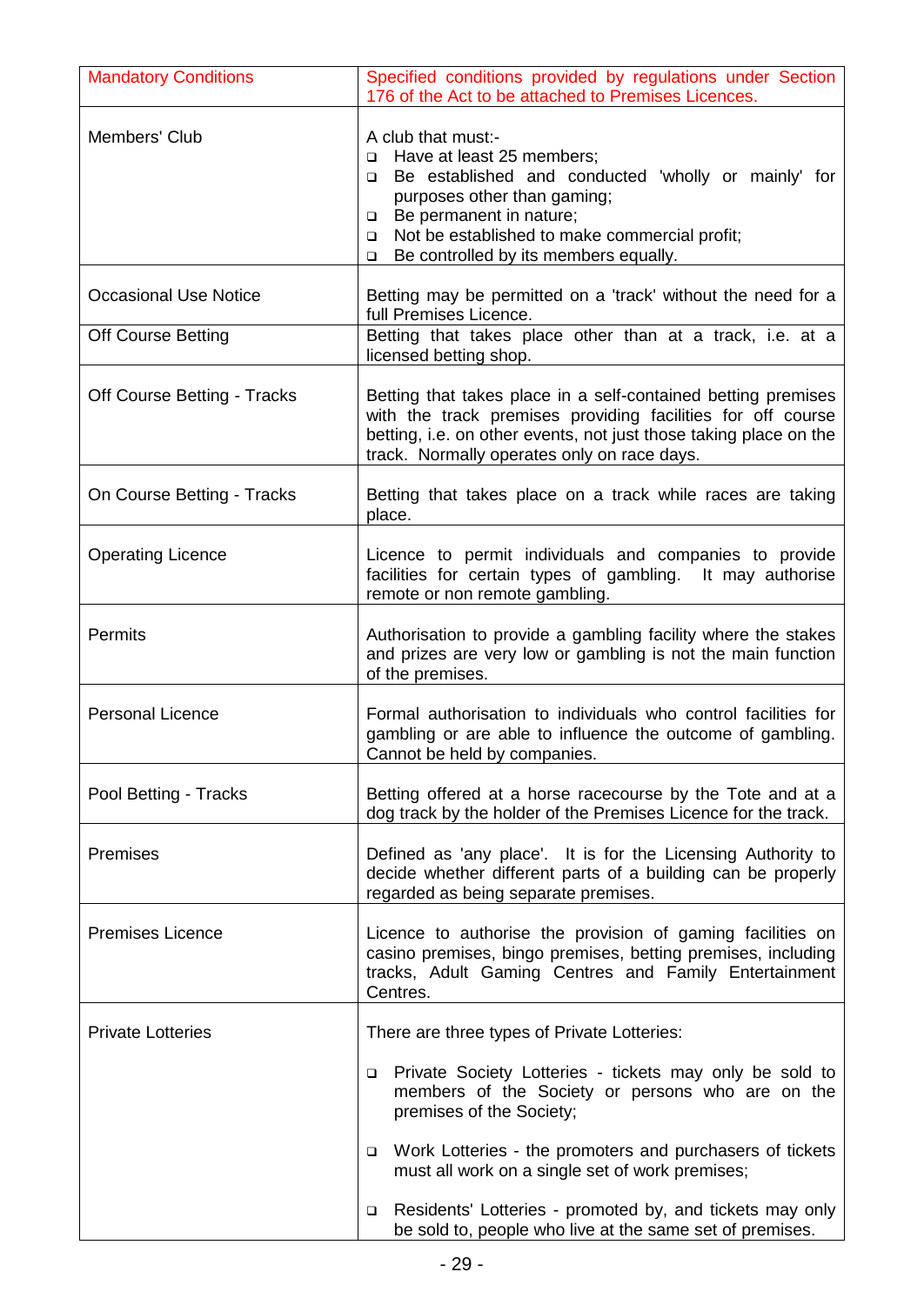| <b>Prize Gaming</b>             | Where the nature and size of the price is not determined by<br>the number of people playing or the amount paid for or raised<br>by the gaming. The prizes will be determined by the operator<br>before play commences.                                                                                            |  |
|---------------------------------|-------------------------------------------------------------------------------------------------------------------------------------------------------------------------------------------------------------------------------------------------------------------------------------------------------------------|--|
| <b>Prize Gaming Permit</b>      | A permit to authorise the provision of facilities for gaming with<br>prizes on specific premises.                                                                                                                                                                                                                 |  |
| <b>Provisional Statement</b>    | Where an applicant can make an application to the Licensing<br>Authority in respect of premises that he:-                                                                                                                                                                                                         |  |
|                                 | Expects to be constructed.<br>$\Box$<br>Expects to be altered.<br>$\Box$<br>Expects to acquire a right to occupy.<br>□                                                                                                                                                                                            |  |
| <b>Regulations</b>              | Regulations made by the Secretary of State under the<br>Gambling Act 2005.                                                                                                                                                                                                                                        |  |
| <b>Relevant Representations</b> | Representations that relate to the Gambling Licensing<br>Objectives, or that raise issues under the Licensing Policy or<br>the Gambling Commission's Guidance or Codes of Practice.                                                                                                                               |  |
| <b>Responsible Authorities</b>  | Public Bodies that must be notified of all applications and who<br>are entitled to make representations in relation to Premises<br>Licences, as follows:-                                                                                                                                                         |  |
|                                 | The Licensing Authority in whose area the premises is<br>$\Box$<br>partly or wholly situated<br>The Gambling Commission<br>$\Box$<br>The Chief Officer of Police<br>$\Box$<br><b>Fire and Rescue Service</b><br>□                                                                                                 |  |
|                                 | The Planning Authority for the local authority area<br>$\Box$<br>Environmental Health Service for the local authority area<br>$\Box$<br>The Body competent to advise on the protection of<br>$\Box$<br>children from harm<br><b>HM Revenue and Customs</b><br>□                                                   |  |
|                                 | Authority in relation to vulnerable adults<br>$\Box$<br>Vessels only - the Navigation Authority whose statutory<br>$\Box$<br>functions are in relation to waters where the vessel is<br>usually moored or berthed, i.e. the Environment Agency,<br>British Waterways Board, the Maritime and Coastguard<br>Agency |  |
|                                 | Full details of Responsible Authorities for the Tendring District<br>are contained in Appendix 'B' to this Policy.                                                                                                                                                                                                |  |
| <b>Small Society Lottery</b>    | A lottery promoted on behalf of a non commercial society, i.e.<br>lotteries intended to raise funds for good causes.                                                                                                                                                                                              |  |
| Society                         | The society, or any separate branch of such a society, on<br>whose behalf a lottery is to be promoted.                                                                                                                                                                                                            |  |
| <b>Temporary Use Notice</b>     | To allow the use of a premises for gambling where there is no<br>Premises Licence but where a gambling operator wishes to<br>use the premises temporarily for providing facilities for<br>gambling.                                                                                                               |  |
| The Act                         | The Gaming Act 2005                                                                                                                                                                                                                                                                                               |  |
| <b>The Council</b>              | <b>Tendring District Council</b>                                                                                                                                                                                                                                                                                  |  |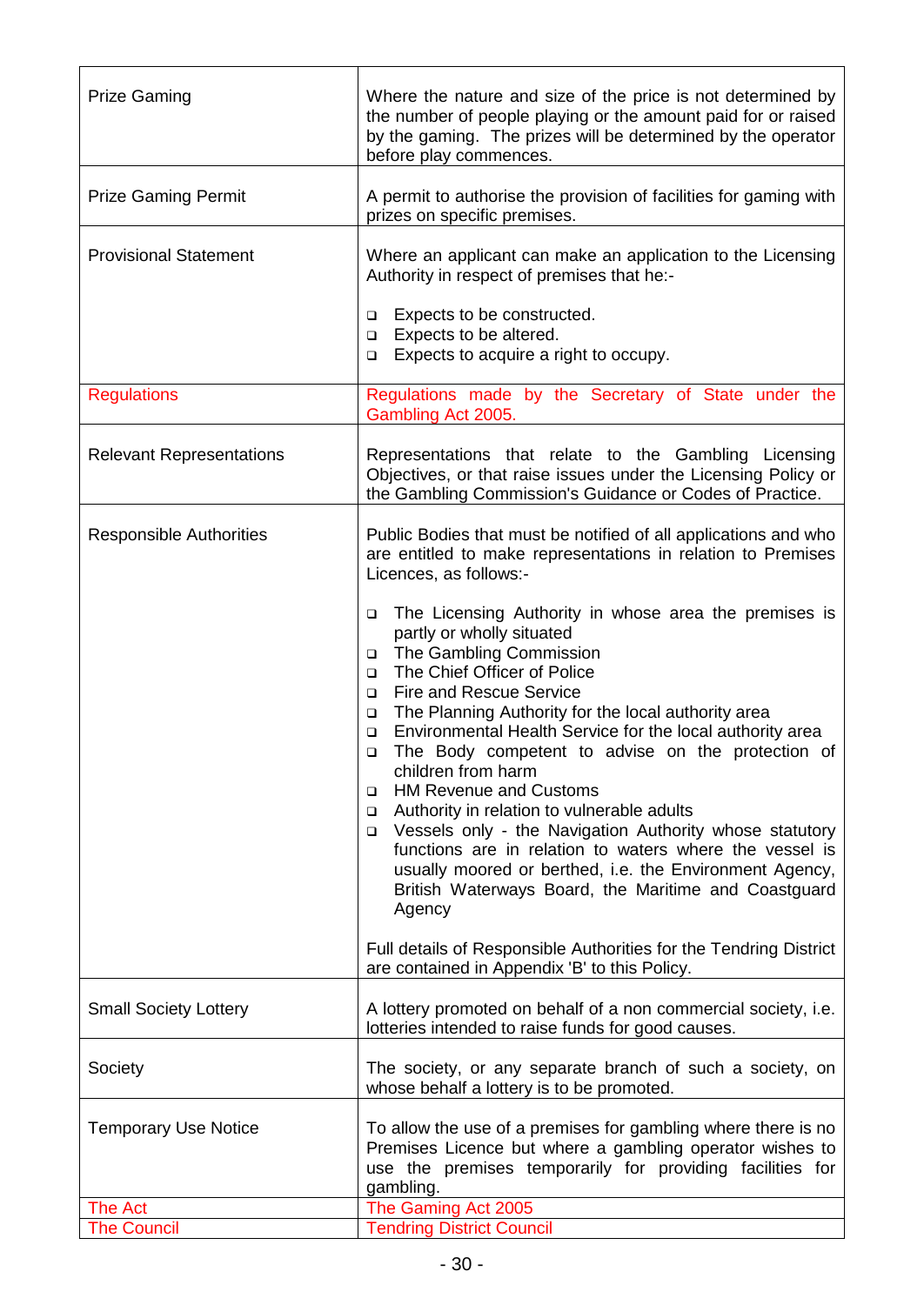| <b>The Commission</b>                     | The Gambling Commission                                                                                                                                                                                                                                                                           |  |  |  |
|-------------------------------------------|---------------------------------------------------------------------------------------------------------------------------------------------------------------------------------------------------------------------------------------------------------------------------------------------------|--|--|--|
| <b>The Policy</b>                         | The Statement of Licensing Principles published by the<br>Licensing Authority under Section 349 of the Act.                                                                                                                                                                                       |  |  |  |
| Tote [or Totalisator]                     | Pool betting on tracks.                                                                                                                                                                                                                                                                           |  |  |  |
| <b>Track</b>                              | Sites where races or other sporting events take place, e.g.<br>horse racing, dog racing or any other premises on any part of<br>which a race or other sporting event takes place or is<br>intended to take place.                                                                                 |  |  |  |
| <b>Travelling Fair</b>                    | A fair that 'wholly or principally' provides amusements and<br>must be on a site used for fairs for no more than 27 days per<br>calendar year.                                                                                                                                                    |  |  |  |
| Unlicensed Family Entertainment<br>Centre | Premises offering Category D machines only with unrestricted<br>entry.                                                                                                                                                                                                                            |  |  |  |
| Vehicles                                  | Defined trains, aircraft, sea planes and amphibious vehicles<br>other than hovercraft. No form of commercial betting and<br>gaming is permitted.                                                                                                                                                  |  |  |  |
| <b>Vulnerable Persons</b>                 | No set definition, but likely to mean group to include people<br>who:<br>gamble more than they want to<br>$\Box$<br>gamble beyond their means<br>$\Box$<br>who may not be able to make informed or balanced<br>$\Box$<br>decisions about gambling due to a mental impairment,<br>alcohol or drugs |  |  |  |
| <b>Young Person</b>                       | An individual who is not a child but who is less than 18 years<br>old.                                                                                                                                                                                                                            |  |  |  |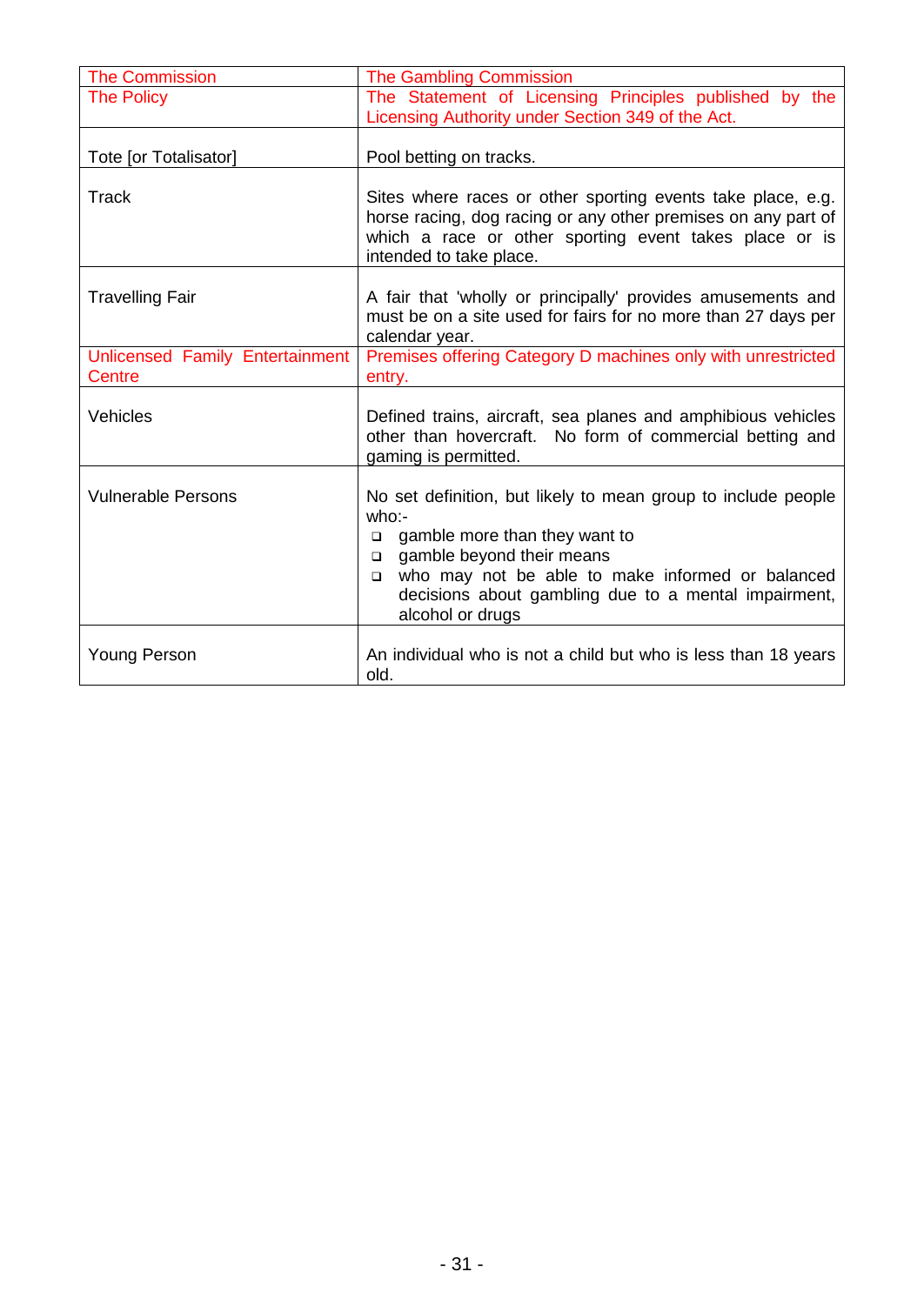# **ANNEX 'D'**

### **SUMMARY OF MACHINE PROVISIONS BY PREMISES**

| <b>Machine category</b>                                                                          |           |                                                                                                                                |                                                                                                                                                                         |    |                                         |   |
|--------------------------------------------------------------------------------------------------|-----------|--------------------------------------------------------------------------------------------------------------------------------|-------------------------------------------------------------------------------------------------------------------------------------------------------------------------|----|-----------------------------------------|---|
| <b>Premises type</b><br>A                                                                        | <b>B1</b> | <b>B2</b>                                                                                                                      | <b>B3</b>                                                                                                                                                               | Β4 | C                                       | D |
| Large casino<br>(machine/table ratio of<br>5-1 up to maximum)                                    |           |                                                                                                                                | Maximum of 150 machines<br>Any combination of machines in categories B to D (except B3A<br>machines), within the total limit of 150 (subject to machine/table<br>ratio) |    |                                         |   |
| <b>Small casino</b><br>(machine/table ratio of<br>2-1 up to maximum)                             |           |                                                                                                                                | Maximum of 80 machines<br>Any combination of machines in categories B to D (except B3A<br>machines), within the total limit of 80 (subject to machine/table<br>ratio)   |    |                                         |   |
| Pre-2005 Act casino<br>(no machine/table ratio)                                                  |           |                                                                                                                                | Maximum of 20 machines categories B to D (except B3A<br>machines), or any number of C or D machines instead                                                             |    |                                         |   |
| <b>Betting premises and tracks</b><br>occupied by pool betting                                   |           |                                                                                                                                | Maximum of 4 machines categories B2 to D (except B3A<br>machines)                                                                                                       |    |                                         |   |
| Bingo premises <sup>1</sup>                                                                      |           |                                                                                                                                | Maximum of 20% of the total number of<br>No limit on category<br>C or D machines<br>gaming machines which are available for use<br>on the premises categories B3 or B4  |    |                                         |   |
| Adult gaming centre <sup>2</sup>                                                                 |           | Maximum of<br>20% of the total number of gaming machines<br>which are available for use on the premises<br>categories B3 or B4 |                                                                                                                                                                         |    | No limit on category<br>C or D machines |   |
| <b>Licensed family entertainment</b><br>centre <sup>3</sup>                                      |           |                                                                                                                                | No limit on category<br>C or D machines                                                                                                                                 |    |                                         |   |
| <b>Family entertainment</b><br>center (with permit) 3                                            |           |                                                                                                                                | No limit on<br>category D<br>machines                                                                                                                                   |    |                                         |   |
| <b>Clubs or miners' welfare</b><br>institute (with permits) 4                                    |           |                                                                                                                                | Maximum of 3 machines in<br>categories B3A or B4 to D                                                                                                                   |    |                                         |   |
| <b>Qualifying alcohol-licensed</b><br>premises                                                   |           |                                                                                                                                | 1 or 2 machines of<br>category C or D<br>automatic upon<br>notification                                                                                                 |    |                                         |   |
| <b>Qualifying alcohol-licensed</b><br>premises (with licensed premises<br>gaming machine permit) |           |                                                                                                                                | Number of category C-D machines as specified<br>on permit                                                                                                               |    |                                         |   |
| <b>Travelling fair</b>                                                                           |           |                                                                                                                                | No limit on<br>category D<br>machines                                                                                                                                   |    |                                         |   |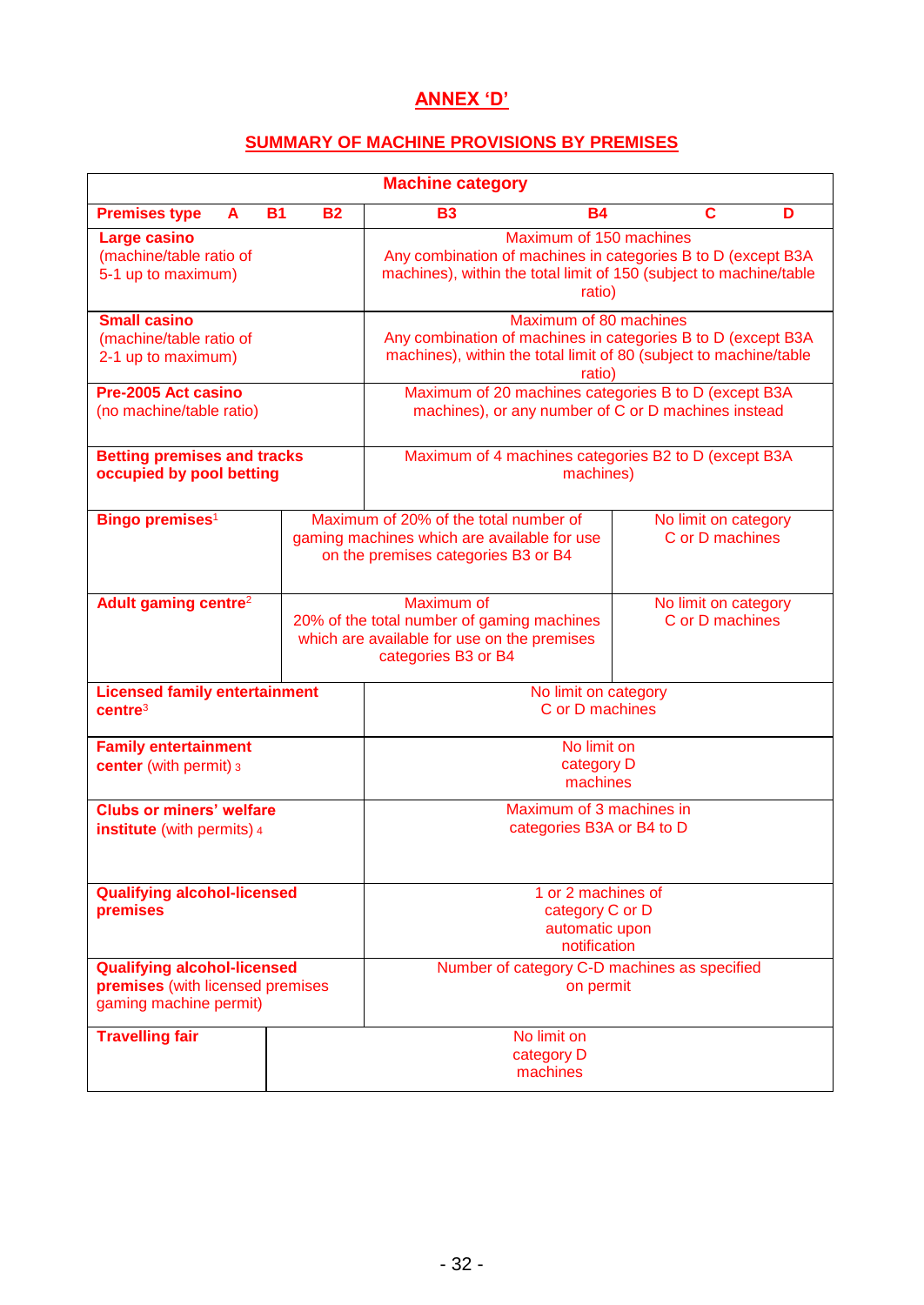<sup>1</sup> Bingo premises licence are entitled to make available for use a number of category B gaming machines not exceeding 20% of the total number of gaming machines on the premises. Where a premises licence was granted before 13 July 2011, they are entitled to make available eight (The Gambling Act 2005 (Gaming Machines in Bingo Premises) Order 2009) category B gaming machines, or 20% of the total number of gaming machines, whichever is the greater. Category B machines at bingo premises are restricted to sub-category B3 and B4 machines, but not B3A machines.

<sup>2</sup> Adult gaming centers are entitled to make available for use a number of category B gaming machines not exceeding 20% of the total number of gaming machines which are available for use on the premises and any number of category C or D machines. Where a premises licence was granted before 13 July 2011, they are entitled to make available four category B gaming machines, or 20% of the total number of gaming machines, whichever is the greater. Category B machines at adult gaming centers are restricted to sub-category B3 and B4 machines, but not B3A machines.

<sup>3</sup> Only premises that are wholly or mainly used for making gaming machines available may hold an unlicensed FEC gaming machine permit or an FEC premises licence. Category C machines may only be sited within licensed FECs and where an FEC permit is in force. They must be in a separate area to ensure the segregation and supervision of machines that may only be played by adults. There is no power for the licensing authority to set a limit on the number of machines under the FEC permit.

<sup>4</sup> Members' clubs and miners' welfare institutes with a club gaming permit or with a club machine permit, are entitled to site a total of three machines in categories B3A to D but only one B3A machine can be sited as part of this entitlement.

<sup>5</sup> Commercial clubs with club machine or gaming permits are entitled to a total of three machines in categories B4 to D.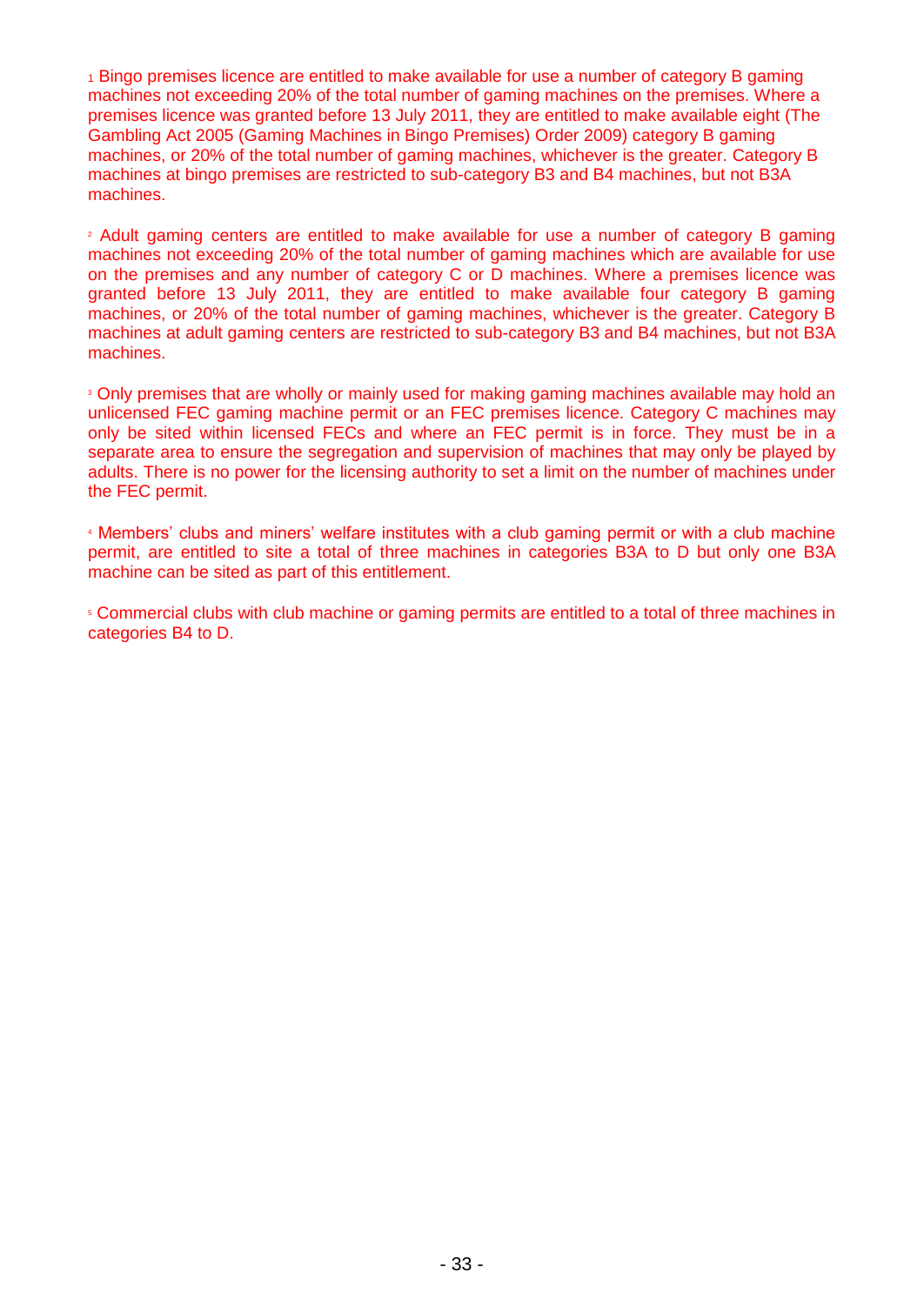#### **ANNEX 'E'**

# **TABLE OF DELEGATIONS OF LICENSING FUNCTIONS**

| <b>MATTER TO BE DEALT WITH</b>                                    | <b>FULL</b><br><b>COUNCIL</b> | <b>SUB-COMMITTEE</b>                                               | <b>OFFICERS</b>                                                              |
|-------------------------------------------------------------------|-------------------------------|--------------------------------------------------------------------|------------------------------------------------------------------------------|
| Three year licensing policy                                       | X                             |                                                                    |                                                                              |
| Policy not to permit casinos                                      | X                             |                                                                    |                                                                              |
| Fee Setting - when appropriate                                    |                               |                                                                    | X                                                                            |
| Application for premises<br>licences                              |                               | Where representations have<br>been received and not<br>withdrawn   | Where no representations<br>received/ representations<br>have been withdrawn |
| Application for a variation to a<br>licence                       |                               | Where representations have<br>been received and not<br>withdrawn   | Where no representations<br>received/ representations<br>have been withdrawn |
| Application for a transfer of a<br>licence                        |                               | Where representations have<br>been received from the<br>Commission | Where no representations<br>received from the<br>Commission                  |
| Application for a provisional<br>statement                        |                               | Where representations have<br>been received and not<br>withdrawn   | Where no representations<br>received/ representations<br>have been withdrawn |
| Review of a premises licence                                      |                               | X                                                                  |                                                                              |
| Application for club gaming<br>/club machine permits              |                               | Where representations have<br>been received and not<br>withdrawn   | Where no representations<br>received/ representations<br>have been withdrawn |
| Cancellation of club gaming/<br>club machine permits              |                               | X                                                                  |                                                                              |
| Applications for other permits                                    |                               |                                                                    | X                                                                            |
| Cancellation of licensed premises<br>gaming machine permits       |                               |                                                                    | Χ                                                                            |
| Consideration of temporary use<br>notice                          |                               |                                                                    | X                                                                            |
| Decision to give a counter<br>notice to a temporary use<br>notice |                               | X                                                                  |                                                                              |
| Consideration of an Occasional<br><b>Use Notice</b>               |                               |                                                                    | X                                                                            |